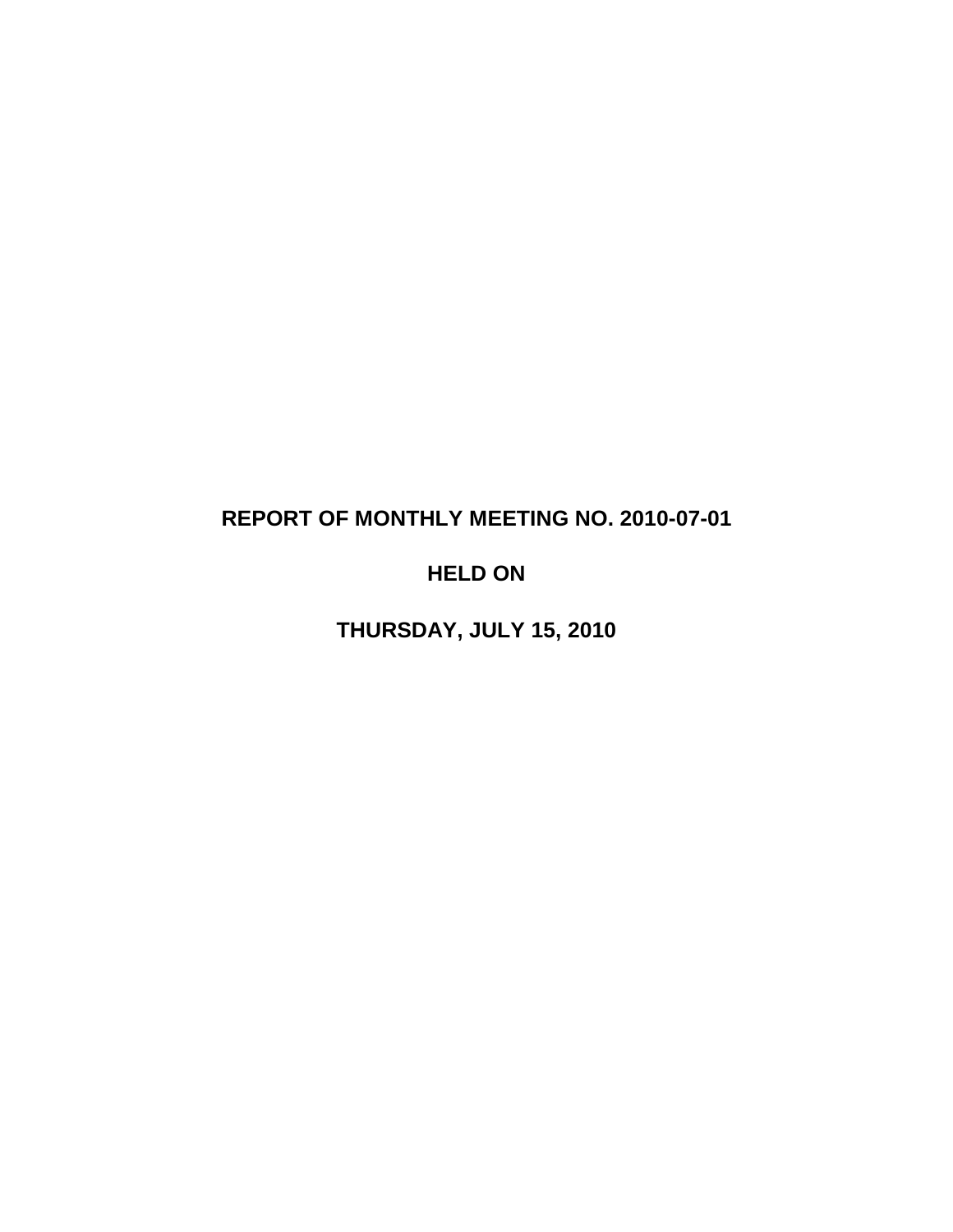Report of Monthly Meeting No. 2010-07-01 held on Thursday, July 15, 2010

| <b>ITEMS</b>                                | <b>CLASSIFICATION</b>                                                                                                                                                                                                                                                                                                                                                                                                 | <b>PAGES</b>                 |
|---------------------------------------------|-----------------------------------------------------------------------------------------------------------------------------------------------------------------------------------------------------------------------------------------------------------------------------------------------------------------------------------------------------------------------------------------------------------------------|------------------------------|
| <b>Call to Order</b><br><b>Roll Call</b>    |                                                                                                                                                                                                                                                                                                                                                                                                                       | 2<br>$\overline{\mathbf{c}}$ |
| <b>Secretary's Report</b><br><b>Refunds</b> | Recording Secretary presents minutes of previous meetings for approval.<br>Errors in deduction and non-members<br>Full refunds to employees due to separation from service<br>Refund in accordance with Section 8-170 of the law governing the Fund<br>Refund Reissued to New Payee<br>Refund elections in lieu of annuity<br>Refund of Spousal Contributions<br>$1/2\%$ refunds to new annuitants<br>Adjusted Refund | $\overline{2}$<br>$3 - 7$    |
| <b>Invoices</b>                             | Administrative and Investment Fees                                                                                                                                                                                                                                                                                                                                                                                    | $8 - 15$                     |
| <b>Annuities</b>                            | Annuities for Employees<br>Annuities for Widows, Widowers and Minor Children, Reversionary Annuities<br><b>Adjusted Annuities</b>                                                                                                                                                                                                                                                                                     | $16 - 19$                    |
| <b>Disability</b>                           | Applications for Duty and Ordinary Disability benefits<br>Applications for Extensions of Duty and Ordinary Disability benefits<br>Adjusted Duty and Ordinary Disability benefits                                                                                                                                                                                                                                      | $20 - 25$                    |
| <b>Membership</b>                           | Applications<br>Change in Dates of Birth                                                                                                                                                                                                                                                                                                                                                                              | 26                           |
| <b>Treasurer's Report</b>                   | City Treasurer's Statement of Account As of 06/30/2010                                                                                                                                                                                                                                                                                                                                                                | 27                           |
| <b>MISCELLANEOUS</b>                        |                                                                                                                                                                                                                                                                                                                                                                                                                       | $28 - 30$                    |

#### **MISCELLANEOUS**

#### **Hearings**

- The Matter of Aubrey Lipscomb (Deceased) - Continued from May 20, 2010

- The Matter of Alan K. Mathis (CTA Contributions) - Continued from May 20, 2010

#### Legal Issues

- Update

Legislation

- Legislative Update

Investments

- Investment Performance Review / Manager Search Update
- Watchlist
- Flash Report
- Liquidity Needs
- Manager Search Update

**Other** 

- 2010 Tax Levy
- Executive Session Review
- Committee on Election
- Office Lease

| A    | Less than 60 years of age         |     | Female:                           | RES.      | Resigned                      |
|------|-----------------------------------|-----|-----------------------------------|-----------|-------------------------------|
| в    | Reversionary                      |     | No Post 9/74 Spouse Contributions | <b>RW</b> | Returned to Work              |
| C.   | Calculated upon death of Employee |     | MED Updated Medical Records       | S         | Less than 10 years of Service |
| СX   | <b>Credit Expires</b>             | MMI | <b>Maximum Medical Update</b>     |           | <b>Term Annuity</b>           |
|      | Death                             | N   | See Notes in File                 | W         | Withdraw/Waiting to apply     |
| DU   | Duty Disability                   |     | NTE Note for Mercy Works Update   | WC.       | Workmens' Compensation        |
| DIS  | Discharged                        | ΟR  | <b>Ordinary Disability</b>        | х         | Married @ Resignation,        |
| EID. | Errors in Deduction               | R   | <b>Reciprocal Annuity</b>         |           | Not Married @ Effective Date  |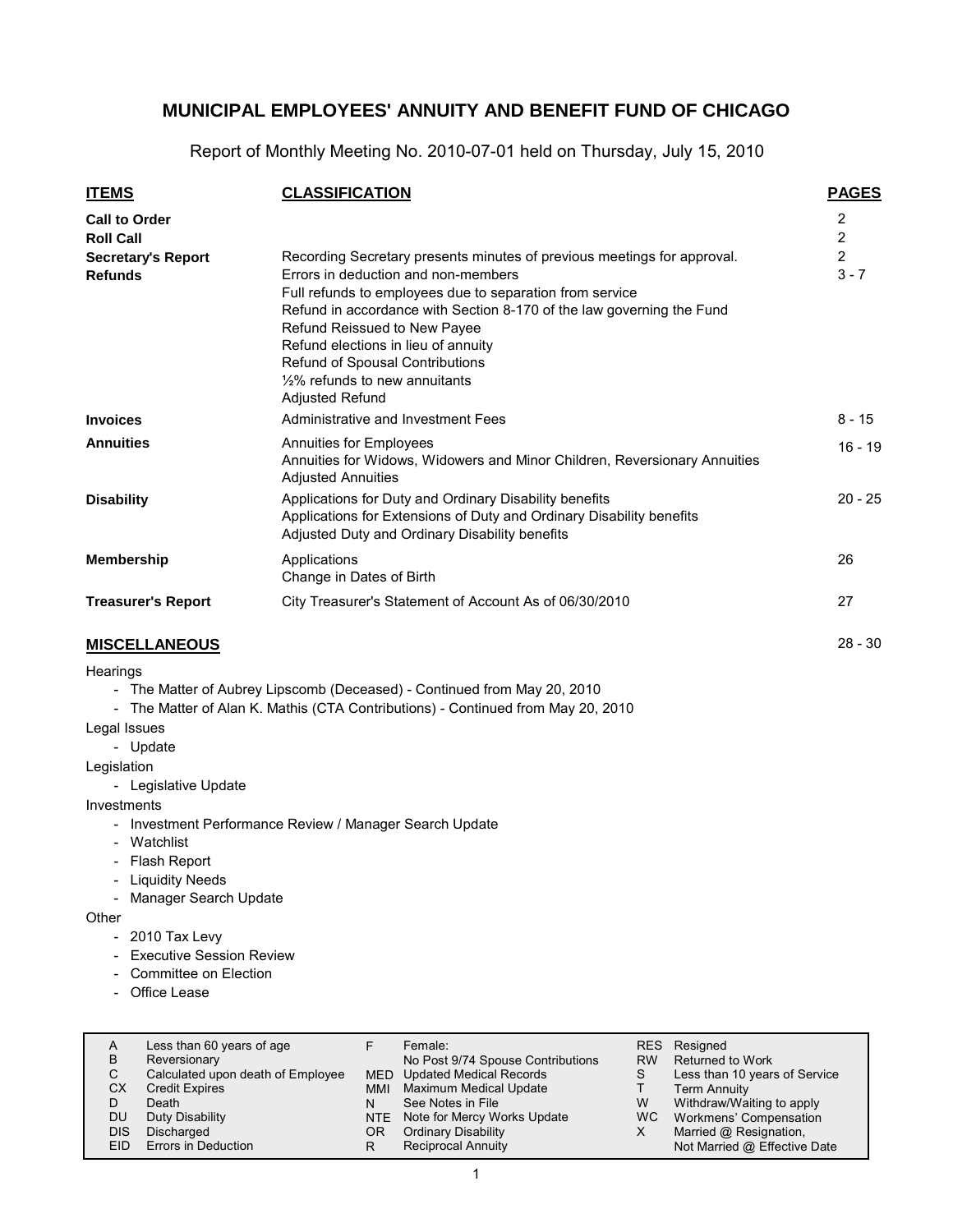Report of Monthly Meeting No. 2010-07-01 held on Thursday, July 15, 2010

The Monthly Meeting of the Retirement Board was called to order by the President, Joseph M. Malatesta, at 8:38 a.m. in the offices of the Fund, 221 N LaSalle Street, Suite 500, on Thursday, July 15, 2010.

#### The following were present:

| President<br>Joseph M. Malatesta |                            |
|----------------------------------|----------------------------|
| Steve Lux                        | Vice President             |
| Stephanie D. Neely<br>Treasurer  |                            |
| John K. Gibson                   | <b>Recording Secretary</b> |
| Timothy G. Guest<br>Trustee      |                            |

#### Also Present:

Terence P. Sullivan, M.D. Frederick P. Heiss, Attorney at Law William A. Marovitz, Attorney at Law Terrance R. Stefanski, Executive Director Jane Tessaro, Benefits Manager Tess Toledo, Comptroller James E. Mohler, Chief Investment Officer Kathy Schanding, Staff Actuary Stacey Ruffolo, Executive Assistant Michael Walsh, Deputy City Treasurer Jeremy Fine, Assistant Comptroller (Proxy for City Comptroller) Brian Wrubel, Marquette Associates Jamie Wesner, Marquette Associates Sharon Piet, Podesta Jerry Bloomstrand, Grubb & Ellis Jim Higdon, Grubb & Ellis David Saucier, Grubb & Ellis

#### Absent:

None

#### **SECRETARY'S REPORT**

Mr. Gibson motioned that the Minutes of Meeting No. 2010-06 be approved as submitted. Seconded Mr. Malatesta. Carried: Ayes Messrs. Gibson, Guest, Lux, Malatesta, Ms. Neely. Noes-None.

Mr. Lux motioned that the Executive Session Minutes of Meeting No. 2010-06 (03) be approved as submitted. Seconded Mr. Gibson. Carried: Ayes Messrs. Gibson, Guest, Lux, Malatesta, Ms. Neely (Sessions 2 and 3 only). Noes-None.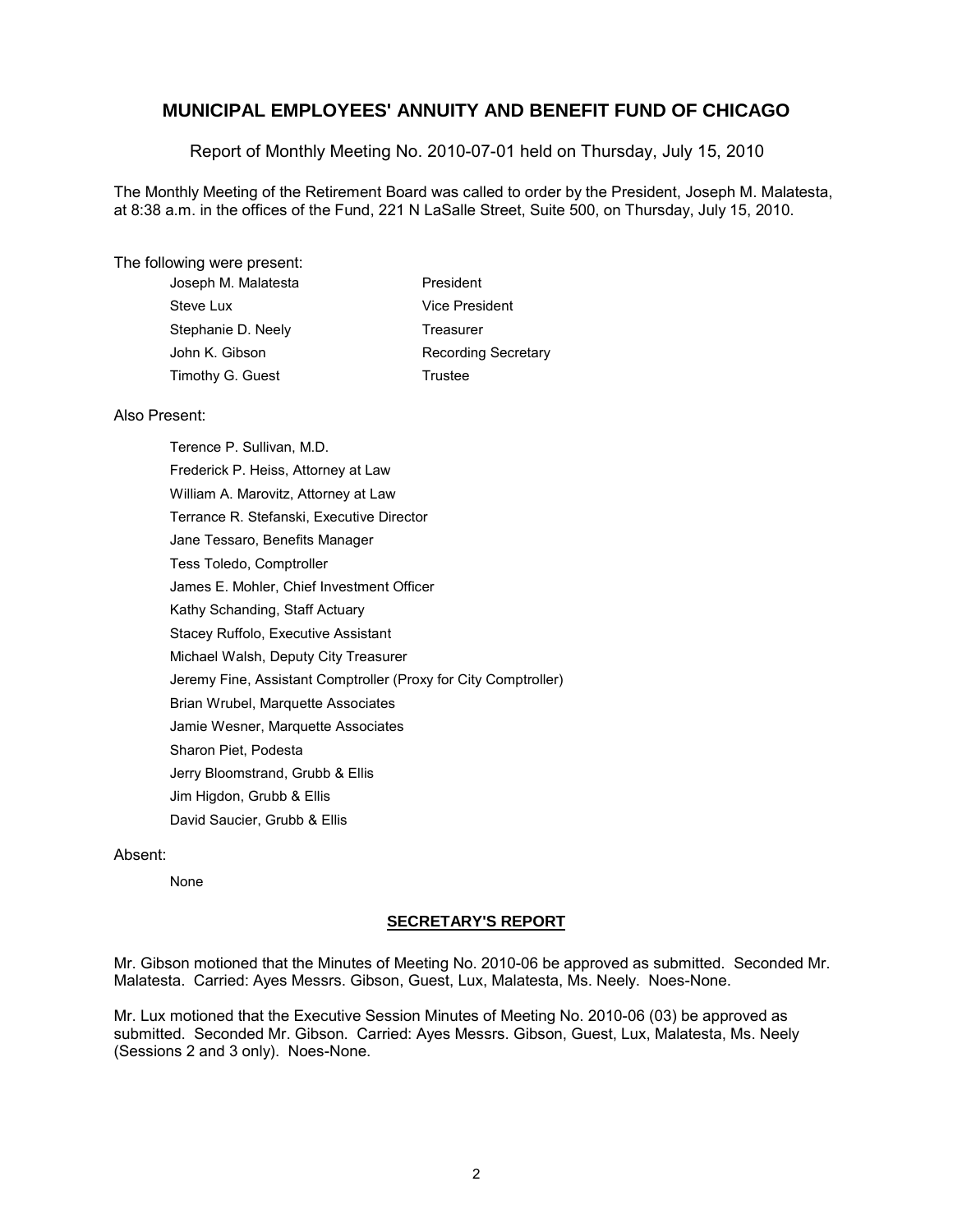Report of Monthly Meeting No. 2010-07-01 held on Thursday, July 15, 2010

### **REFUND DUE TO ERRORS IN DEDUCTION AND NON-MEMBERS**

### **Refund a/c errors in deduction**

| <b>Name</b>                          | Reason               | Amount      |
|--------------------------------------|----------------------|-------------|
| <b>BARTON, DANIEL</b>                | <b>NEW ANNUITANT</b> | \$50.83     |
| BRADLEY, ORA                         | <b>NEW ANNUITANT</b> | \$7,965.52  |
| DEVLIN, JOHN                         | <b>NEW ANNUITANT</b> | \$36.12     |
| DOHR, JAMES                          | PAYROLL ADJUSTMENT   | \$33.64     |
| FOSTER, DONALD                       | PAYROLL ADJUSTMENT   | \$130.60    |
| <b>GARCIA, SALVADOR</b>              | PAYROLL ADJUSTMENT   | \$7.14      |
| <b>GAYDULA, GEORGE</b>               | <b>NEW ANNUITANT</b> | \$197.92    |
| KLOBUCAR, EDWARD                     | PAYROLL ADJUSTMENT   | \$9.57      |
| KOJAK, JUSTIN                        | <b>NEW ANNUITANT</b> | \$33.49     |
| LOVING, CRUSHON                      | PAYROLL ADJUSTMENT   | \$27.50     |
| <b>MASTERS, MICHAEL</b>              |                      | \$1,765.03  |
| MITCHELL, JOHN                       | <b>NEW ANNUITANT</b> | \$2,455.44  |
| PERRY, WILLIAM                       | NEW WIDOW ANNUITANT  | \$80.10     |
| SZAREK, JOHN                         | PAYROLL ADJUSTMENT   | \$29.61     |
| URESTI, JUAN                         | PAYROLL ADJUSTMENT   | \$9.62      |
| WEIS, JODY                           |                      | \$3,460.37  |
| WILLIAMS, LAURA                      | NEW WIDOW ANNUITANT  | \$5.18      |
| Total Refund a/c errors in deduction | 17 Case(s)           | \$16,297.68 |
|                                      |                      |             |

#### **TOTAL REFUND DUE TO ERRORS IN DEDUCTION AND NON-MEMBERS 17 Cases \$16,297.68**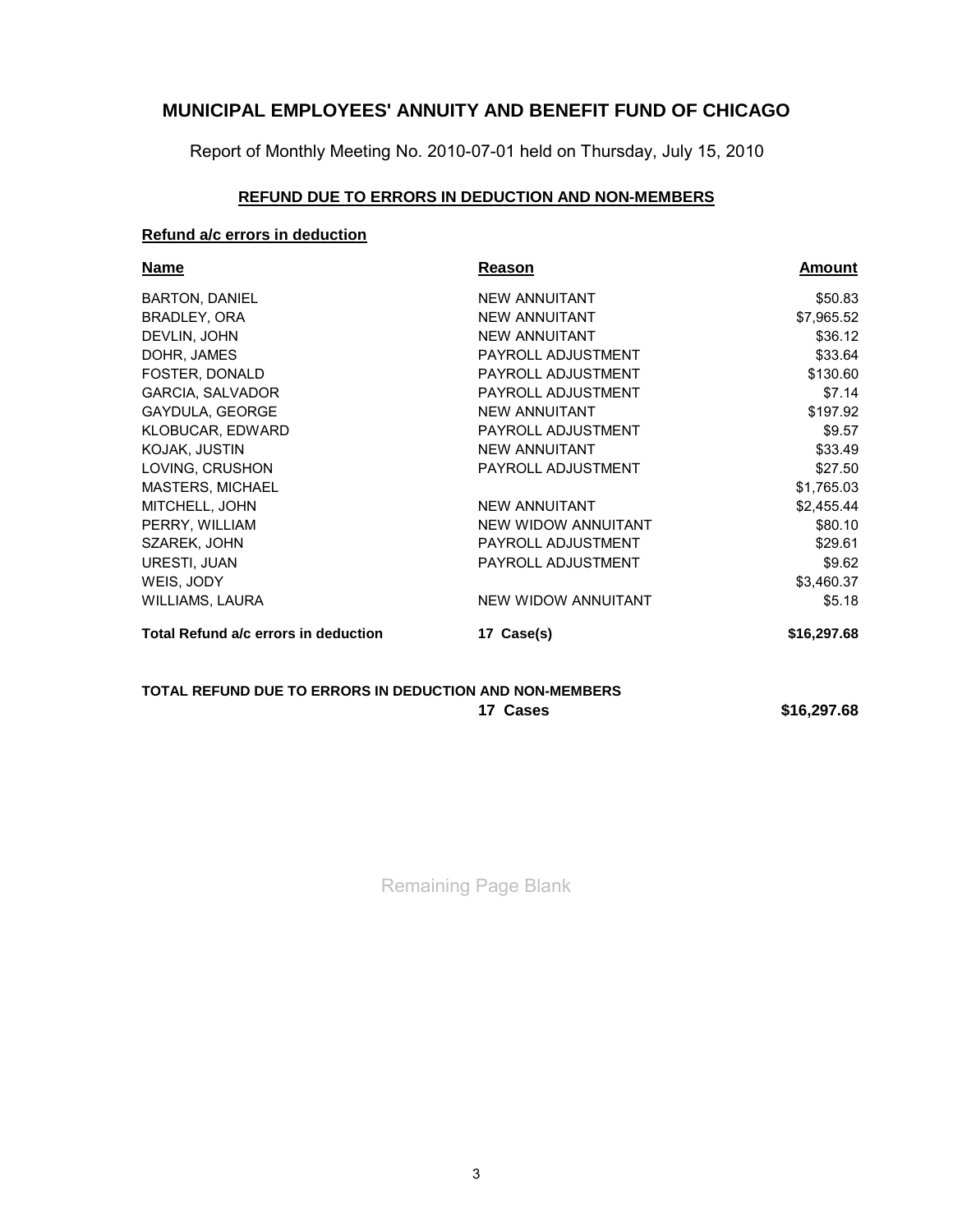Report of Monthly Meeting No. 2010-07-01 held on Thursday, July 15, 2010

### **REFUND TO EMPLOYEES DUE TO SEPARATION FROM SERVICE**

| <u>Name</u>              | <b>Resignation Date</b> | <u>Amount</u> |            |
|--------------------------|-------------------------|---------------|------------|
| <b>AGYEMAN, PETER</b>    | 08/28/2007              | \$9,028.64    |            |
| ALECKSON, MICHAEL        | 05/07/2010              | \$29,073.81   |            |
| <b>BARKER, ROBERT</b>    | 03/27/2007              | \$2,325.83    | HOL        |
| <b>BASSETT, ROBERT</b>   | 04/14/2010              | \$48,700.83   |            |
| <b>BURGESS, JACKELYN</b> | 08/31/2009              | \$10,863.75   | <b>HOL</b> |
| CAMACHO, ORLANDO         | 04/30/2010              | \$26,839.87   | <b>HOL</b> |
| <b>CAROTHERS, ISAAC</b>  | 02/01/2010              | \$157,680.21  |            |
| <b>CROSS, JOHNNY</b>     | 04/16/2010              | \$11,042.33   |            |
| DAVIS, TERANEKA          | 02/09/2010              | \$774.04      |            |
| DEAN, ADESINA            | 05/07/2010              | \$7,013.67    |            |
| EDWARDS, WANDA           | 04/09/2010              | \$8,978.91    |            |
| ELLIS, MAURICE           | 03/27/2010              | \$35,116.87   | HOL        |
| ELLISON, WANDA           | 12/18/2009              | \$11,256.21   |            |
| EPPS, JOHN               | 04/22/2010              | \$243.57      | HOL.       |
| FARR, JAMES              | 08/31/2007              | \$4,968.17    |            |
| FISHER, ANTHONY          | 02/25/2010              | \$1,199.18    |            |
| FLEMING, MATTHEW         | 11/07/2008              | \$36,564.02   |            |
| FLORES VACA, DAMARIS     | 10/30/2009              | \$31,649.70   |            |
| FORD, RHONDA             | 03/09/2010              | \$50,138.06   |            |
| <b>GARCIA, SALVADOR</b>  | 05/05/2010              | \$35,431.11   | <b>HOL</b> |
| GIELAROWSKI, REBECCA     | 08/29/2008              | \$2,139.41    | <b>HOL</b> |
| GOFFER-MAULDIN, ALBERTA  | 04/30/2010              | \$17,229.69   | <b>HOL</b> |
| GONZALEZ, BERTHA         | 02/29/2008              | \$12,089.75   |            |
| GOODMAN, CUSANDRA        | 04/30/2010              | \$1,915.29    |            |
| HAMMONS, SEQUETIA        | 08/29/2009              | \$17,497.67   | <b>HOL</b> |
| HANLEY, LYNNETTE         | 05/03/2010              | \$7,752.16    | <b>HOL</b> |
| HARDY, LEE               | 03/27/2010              | \$30,805.53   | HOL        |
| HARRIS, VANGELENE        | 09/16/2008              | \$34,284.41   |            |
| HARVEY, LANA             | 08/28/2007              | \$49,668.65   | <b>HOL</b> |
| HASAN, MAISHA            | 04/09/2010              | \$3,922.00    | <b>HOL</b> |
| HAYES, NICOLA            | 07/18/2009              | \$20,842.46   |            |
| HILL, CAESAR             | 08/27/2003              | \$6,860.38    |            |
| HOGAN, LEE               | 12/31/1998              | \$6,968.76    |            |
| HOULDEN, ARBA            | 04/02/2010              | \$19,092.66   | HOL.       |
| HUGHLEY, VEIDA           | 08/31/2009              | \$2,176.30    |            |
| HUIZAR, ERIN             | 03/27/2010              | \$18,764.29   |            |
| JONES, MICHAEL           | 03/17/2006              | \$123,169.50  |            |
| KLINE, MICAIAH           | 06/28/2008              | \$2,156.03    |            |
| LEE, SHAWNTELL           | 04/07/2010              | \$8,440.09    | HOL        |
| LOONEY, REGINALD         | 03/27/2010              | \$40,854.20   | HOL        |
| MARSHALL, DAVID          | 03/31/2010              | \$7,030.08    | HOL        |
| MARTINEZ, PEDRO          | 11/06/2009              | \$91,953.48   | <b>HOL</b> |
| MILLER, DASHEENA         | 05/25/2010              | \$27,560.82   | HOL        |
| MILLER, DONNA            | 04/09/2009              | \$797.18      |            |
| MILLER, ELOISE           | 03/31/2010              | \$38,085.28   |            |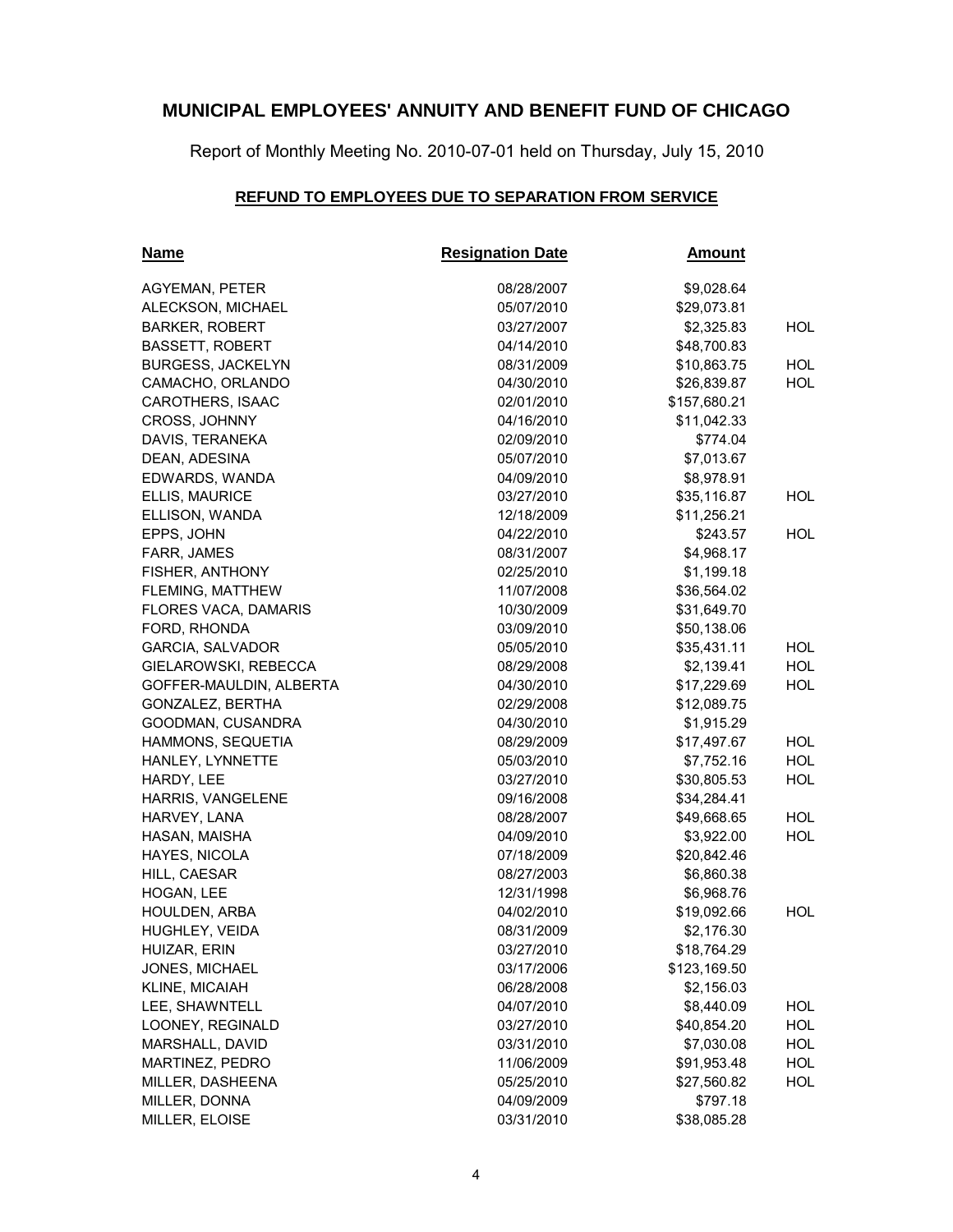Report of Monthly Meeting No. 2010-07-01 held on Thursday, July 15, 2010

### **REFUND TO EMPLOYEES DUE TO SEPARATION FROM SERVICE**

| <u>Name</u>                          | <b>Resignation Date</b> | <u>Amount</u> |            |
|--------------------------------------|-------------------------|---------------|------------|
| MORRIS, WAUKEESHA                    | 04/22/2010              | \$20,929.77   |            |
| MUNOZ, ELIZABETH                     | 04/09/2010              | \$36,610.70   | <b>HOL</b> |
| <b>NELSON, PATRICIA</b>              | 03/16/1997              | \$10,666.48   | <b>HOL</b> |
| OMEREY, IYORE                        | 05/03/2010              | \$3,843.83    | <b>HOL</b> |
| PALMORE-BURGESS, RHONDA              | 04/10/2010              | \$11,563.22   |            |
| PITTMAN, TASHA                       | 03/15/2010              | \$877.10      | HOL.       |
| RAVEENDRAN.<br><b>NITHYANANDHINI</b> | 04/30/2010              | \$9.421.78    |            |
| RICE, LINDA                          | 04/21/2010              | \$5,394.55    |            |
| <b>RICHARDS, GAIL</b>                | 03/27/2010              | \$28,659.35   | HOL.       |
| ROGERS, ALANNA                       | 04/29/2010              | \$6,558.70    | <b>HOL</b> |
| SALINAS, ANGELICA                    | 04/12/2010              | \$14,674.03   |            |
| SOCHA, ELISA                         | 06/30/2009              | \$43,328.71   |            |
| STEVENS, KENNETH                     | 01/15/2010              | \$2,766.05    |            |
| STEWART, CHAD                        | 04/21/2010              | \$22,563.46   | HOL.       |
| SZAREK, JOHN                         | 11/12/2009              | \$51,177.67   | <b>HOL</b> |
| TADIC, ZELJKO                        | 12/19/2009              | \$4,575.02    | <b>HOL</b> |
| TAYLOR, GLENN                        | 10/01/2008              | \$1,501.45    |            |
| THOMAS, CAROLYN                      | 04/12/2010              | \$4,092.64    | <b>HOL</b> |
| URESTI, JUAN                         | 09/01/2009              | \$33,678.46   | <b>HOL</b> |
| WARD, ALPHONSO                       | 02/08/2010              | \$24,209.34   | HOL        |
| <b>WARREN, CHARNESSA</b>             | 08/27/2002              | \$8,284.80    |            |
| <b>WILLIAMS, CORY</b>                | 09/01/2009              | \$6,485.67    | <b>HOL</b> |
| <b>WILLIAMS, NATALIE</b>             | 05/03/2010              | \$16,662.67   |            |
| <b>WINDOM, IVAN</b>                  | 07/01/2008              | \$2,069.27    |            |
| WINFREY, VINCENT                     | 02/04/2008              | \$1,586.82    |            |
| WOODS, ROCHELLE                      | 04/19/2010              | \$19,185.01   | HOL        |

### **TOTAL REFUND TO EMPLOYEES A/C SEPARATION FROM SERVICE**

**71 Cases \$1,502,311.40**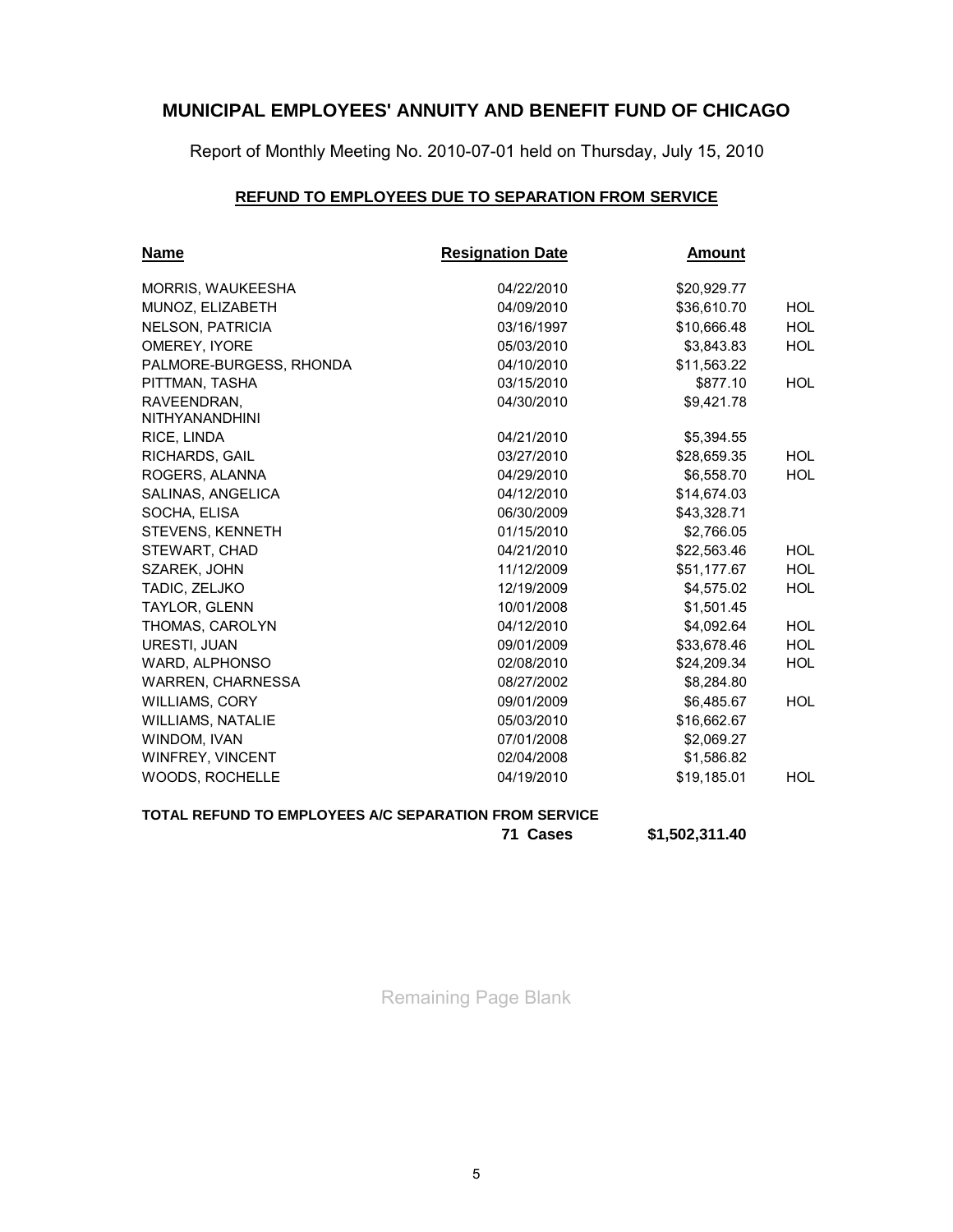Report of Monthly Meeting No. 2010-07-01 held on Thursday, July 15, 2010

#### **REFUND IN ACCORDANCE WITH SECTION 8-170 OF THE LAW GOVERNING THIS FUND**

| <b>Name</b>         | Date of Death | Pay to        | Amount       |
|---------------------|---------------|---------------|--------------|
| DOHR, JAMES         | 03/22/2010    | DesBen (4/4)  | \$76,468.16  |
| FOSTER, DONALD      | 04/23/2010    | <b>DesBen</b> | \$117,625.38 |
| KLOBUCAR, EDWARD    | 03/11/2010    | Child (3/3)   | \$109,154.82 |
| LOVING, CRUSHON     | 10/13/2009    | Child (1/2)   | \$24,402.40  |
| ORDZOWIALY, LUCILLE | 04/25/2010    | DesBen (2/2)  | \$46.928.50  |
| QUINTERO, JULIE     | 04/19/2010    | <b>DesBen</b> | \$25,532.85  |
|                     |               |               |              |

#### **TOTAL REFUND IN ACCORDANCE WITH SECTION Case(s)** \$400,112.11 **8-170 OF THE LAW GOVERNING THIS FUND**

#### **REFUND ELECTIONS IN LIEU OF EMPLOYEE ANNUITY**

| <b>Name</b>                                                         | <b>Resignation Date</b> | Amount      |     |
|---------------------------------------------------------------------|-------------------------|-------------|-----|
| FITZGERALD, PEGGY                                                   | 04/10/2010              | \$5,817.31  |     |
| JENKINS, ANNIE                                                      | 02/24/2010              | \$13,437.01 |     |
| RENNIE, ROWENA                                                      | 05/10/2010              | \$8.064.36  | HOL |
| WHITE-BEY, ELAINE                                                   | 02/17/2010              | \$3,938.31  |     |
| <b>TOTAL REFUND ELECTIONS IN LIEU OF</b><br><b>EMPLOYEE ANNUITY</b> | 4 Case(s)               | \$31,256.99 |     |

#### **REFUND OF SPOUSAL CONTRIBUTIONS (To New Annuitants with No Spouse at the Time of Retirement)**

| <b>Name</b>                                                                                                                | <b>Effective Date</b> | <b>Amount</b> |
|----------------------------------------------------------------------------------------------------------------------------|-----------------------|---------------|
| <b>BERRY, PATRICIA</b>                                                                                                     | 04/10/2010            | \$20,194.00   |
| BRADLEY, ORA                                                                                                               | 04/01/2010            | \$909.30      |
| BRYANT, ROOSEVELT                                                                                                          | 05/01/2010            | \$4,093.23    |
| <b>CHANEY, HENRY</b>                                                                                                       | 01/01/1993            | \$9,777.49    |
| FORD, DEBORAH                                                                                                              | 05/01/2010            | \$2,780.02    |
| <b>JACKSON, DEBORAH</b>                                                                                                    | 05/01/2010            | \$20,404.56   |
| <b>MCLIN, NELLIE</b>                                                                                                       | 04/01/2010            | \$5,323.82    |
| MUIRHEAD, GAIL                                                                                                             | 04/26/2010            | \$8,868.64    |
| PADILLA, NELLY                                                                                                             | 04/10/2010            | \$22,496.46   |
| TAYLOR, VIVIAN                                                                                                             | 04/10/2010            | \$18,729.79   |
| TELLEZ, ALFONSO                                                                                                            | 04/01/2010            | \$14,827.80   |
| ZEPEDA, REBECCA                                                                                                            | 05/27/2010            | \$11,004.97   |
| TOTAL REFUND OF SPOUSAL CONTRIBUTIONS12 Case(s)<br>(To New Annuitants with No Spouse at the Time of<br><b>Retirement</b> ) |                       | \$139,410.08  |

**TOTAL REFUNDS \$2,089,388.26**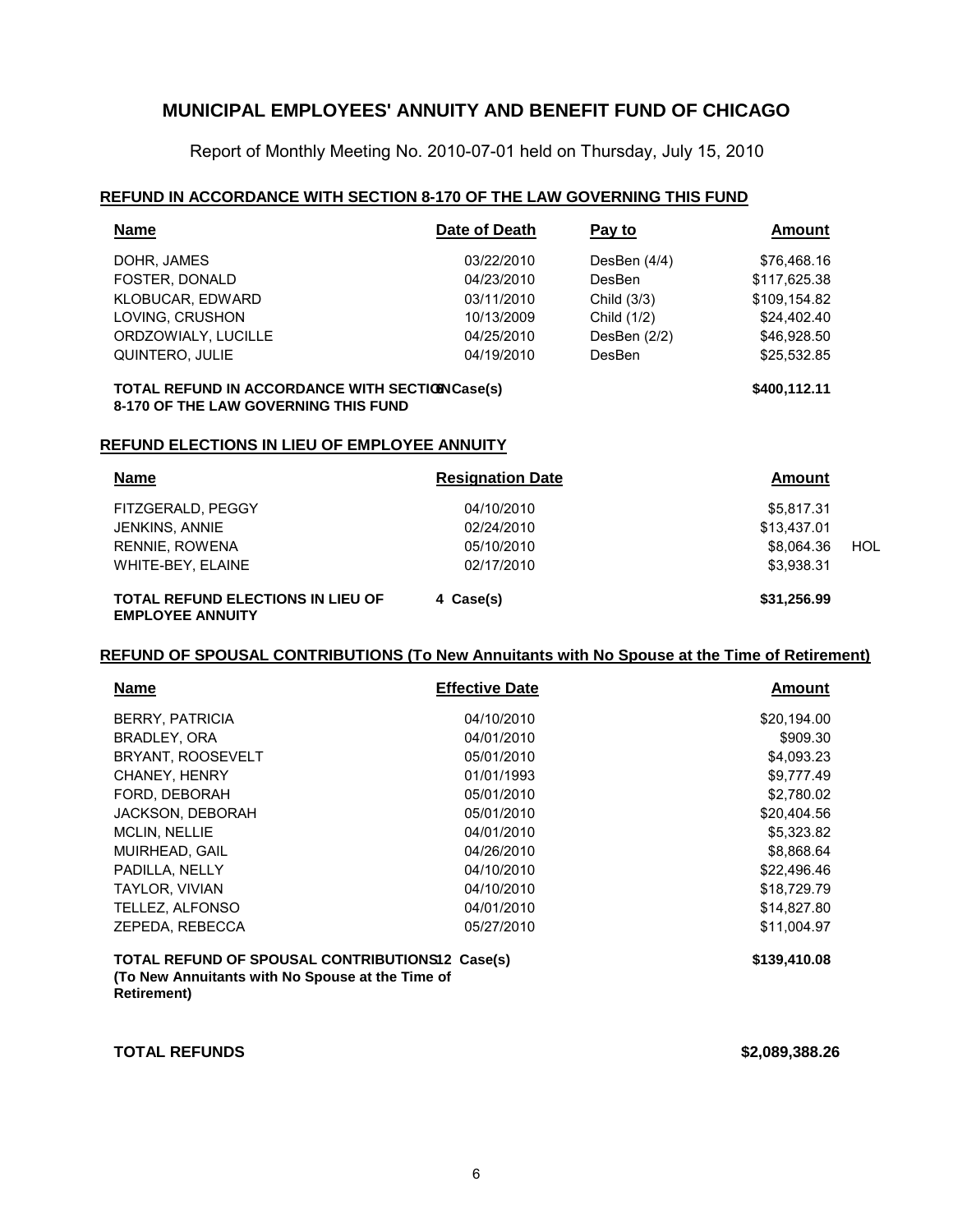Report of Monthly Meeting No. 2010-07-01 held on Thursday, July 15, 2010

#### **ADJUSTED REFUND**

| <b>Name</b> | <b>Refund Type</b> | <b>Reason</b> | <b>Resignation Date</b> | <u>Amount</u> |            |
|-------------|--------------------|---------------|-------------------------|---------------|------------|
| <b>NONE</b> |                    |               |                         |               | ORG<br>ADJ |

### **TOTAL ADJUSTED REFUND**

Ms. Neely moved that the various amounts shown for refunds be approved for payment in the amount shown opposite their respective names. Seconded Mr. Gibson. Carried: Ayes Messrs. Gibson, Guest, Lux, Malatesta, Ms. Neely. Noes-None.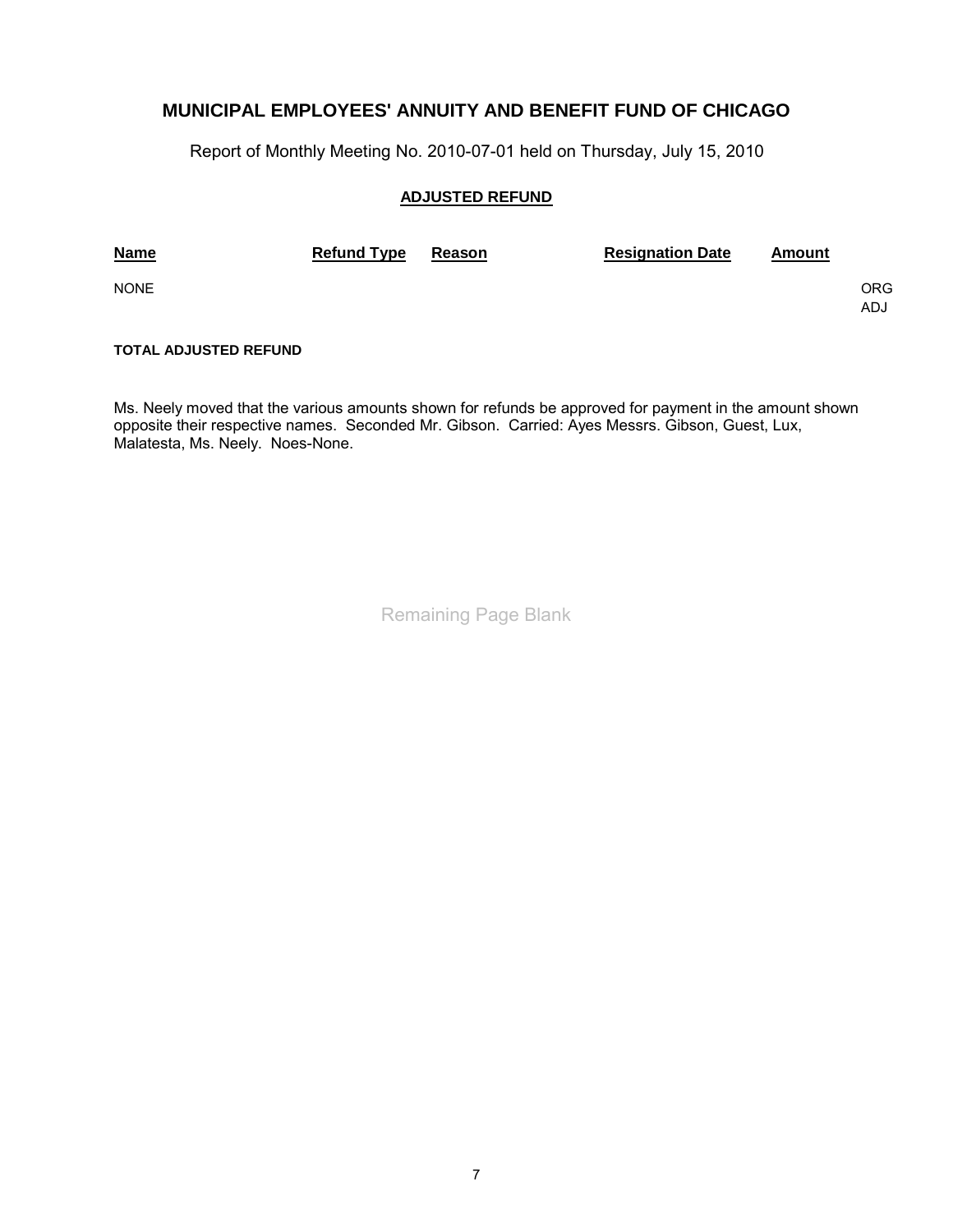Report for Monthly Meeting No. 2010-07-01 held on Thursday, July 15, 2010

## **ADMINISTRATIVE & OPERATING DISBURSEMENTS, JUNE 2010**

### **PERSONNEL:**

|                            | 52000 Salaries and Wages - Regular                       |             |             | \$<br>220,232.29 |
|----------------------------|----------------------------------------------------------|-------------|-------------|------------------|
|                            | <b>Employee Insurance &amp; Benefits:</b>                |             |             |                  |
|                            | 52110 Health Insurance/Prescription                      | \$68,543.89 |             |                  |
|                            | 52112 Dental Insurance                                   | 4,205.28    |             |                  |
|                            | 52114 Vision Insurance                                   | 801.47      |             |                  |
|                            | 52116 Life Insurance                                     | 1,000.50    |             |                  |
|                            | 52118 Transit Benefit Charges - (SS/Med savings \$46.99) | 19.00       |             |                  |
|                            | 52100 FICA - Medicare Tax                                | 2,577.75    |             |                  |
|                            | 52120 Employee Cost                                      | (3,805.42)  | \$73,342.47 |                  |
|                            | 52170 Retiree Health Insurance Premium                   | 8,026.62    |             |                  |
|                            | <b>MEAB Retiree Cost</b>                                 | (2,051.28)  | 5,975.34    | 79,317.81        |
|                            | <b>Employee Training &amp; Seminars:</b>                 |             |             |                  |
|                            | Margaret Brejnak:                                        |             |             |                  |
|                            | 11900 Repayment of Tuition Reimbursement                 |             |             | (90.50)          |
|                            | Nadia Oumata:                                            |             |             |                  |
|                            | 52130 Tuition reimbursement - Spring Term - 2010         |             |             | 1,900.00         |
| <b>TOTAL PERSONNEL</b>     |                                                          |             |             | 301,359.60       |
|                            | <b>PROFESSIONAL SERVICES:</b>                            |             |             |                  |
| <b>Actuarial Services:</b> |                                                          |             |             |                  |
|                            | <b>Legal Advisory Services:</b>                          |             |             |                  |
|                            | Attorney's Salaries:                                     |             |             |                  |
|                            | 52200 Fred Heiss                                         |             | 2,440.08    |                  |
|                            | 52202 William Marovitz                                   |             | 2,368.00    | 4,808.08         |
|                            | <b>Other Consulting Services:</b>                        |             |             |                  |
|                            | <b>Medical Advisory Services:</b>                        |             |             |                  |
|                            | Terence P Sullivan, M.D.:                                |             |             |                  |
|                            | 52220 Professional services, 06/10                       |             | 3,689.86    |                  |
| Lobbyist:                  |                                                          |             |             |                  |
|                            | Robert S Molaro & Associates:                            |             |             |                  |
|                            | 52221 Consulting Services, 05/10                         |             | 1,391.66    |                  |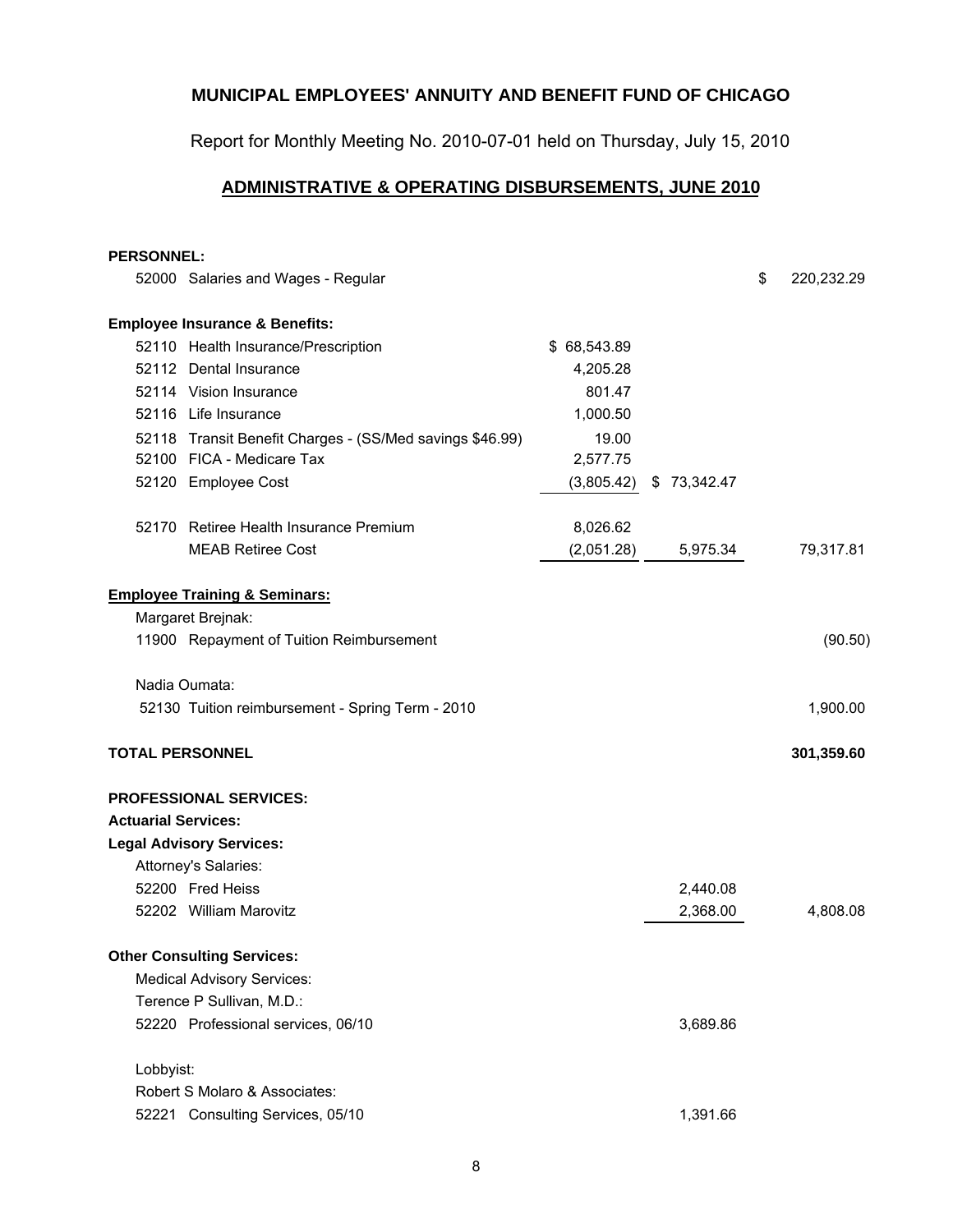Report for Monthly Meeting No. 2010-07-01 held on Thursday, July 15, 2010

|              | <b>Fund Relocation Project</b>                            |              |                |                |
|--------------|-----------------------------------------------------------|--------------|----------------|----------------|
|              | Wight & Company:                                          |              |                |                |
|              | 52224 04/24/10, Inv#27670, Architectural services         |              | \$<br>3,013.20 |                |
|              | Network Support:                                          |              |                |                |
|              | Xerillion Corporation:                                    |              |                |                |
|              | 52230 05/31/10, Inv#6240, Consulting - Server             |              | 520.00         |                |
|              | Consulting: Website                                       |              |                |                |
|              | Chicago Web Management:                                   |              |                |                |
|              | 52233 06/09/10, Inv#0001789, MEA&B Website development    |              | 900.00         | \$<br>9,514.72 |
|              | <b>TOTAL PROFESSIONAL SERVICES</b>                        |              |                | 14,322.80      |
|              | <b>COMMUNICATIONS EXPENSES:</b>                           |              |                |                |
|              | <b>Printing &amp; Publications:</b>                       |              |                |                |
| Newsletters: |                                                           |              |                |                |
|              | Cahill Printing Company:                                  |              |                |                |
|              | 52500 05/28/10, Inv#15891, Pension Matters for Annuitants |              |                | 6,330.15       |
| Postage:     |                                                           |              |                |                |
|              | Regular Mail & Permits:                                   |              |                |                |
|              | United States Postal Service:                             |              |                |                |
|              | 52520 Regular postage - meter account                     |              | 1,300.00       |                |
|              | Messenger Services, FedEx:                                |              |                |                |
|              | US Messenger & Logistics, Inc.:                           |              |                |                |
|              | 52520 05/31/10, Inv#3234-8097, Messenger service from     |              |                |                |
|              | 05/05/10 - 05/28/10, TNT deposits & check pickup          |              | 41.32          | 1,341.32       |
|              | <b>Telephone &amp; Communications:</b>                    |              |                |                |
|              | Telecom Services - Local & Long Distance:                 |              |                |                |
|              | Great America Networks, Inc.:                             |              |                |                |
|              | 52530 06/01/10, Inv#7205, Telecom services                |              |                |                |
|              | Monthly Recurring charges 06/10                           | \$<br>521.77 |                |                |
|              | Local usage, 05/01 - 05/31, 4253 calls                    | 137.22       |                |                |
|              | Long distance, 05/01 - 05/31, 1437 calls                  | 136.20       |                |                |
|              | Tax and other charges                                     | 10.45        |                |                |
|              | Credit on account and balance forward                     | (14.34)      |                |                |
|              |                                                           | 791.30       |                |                |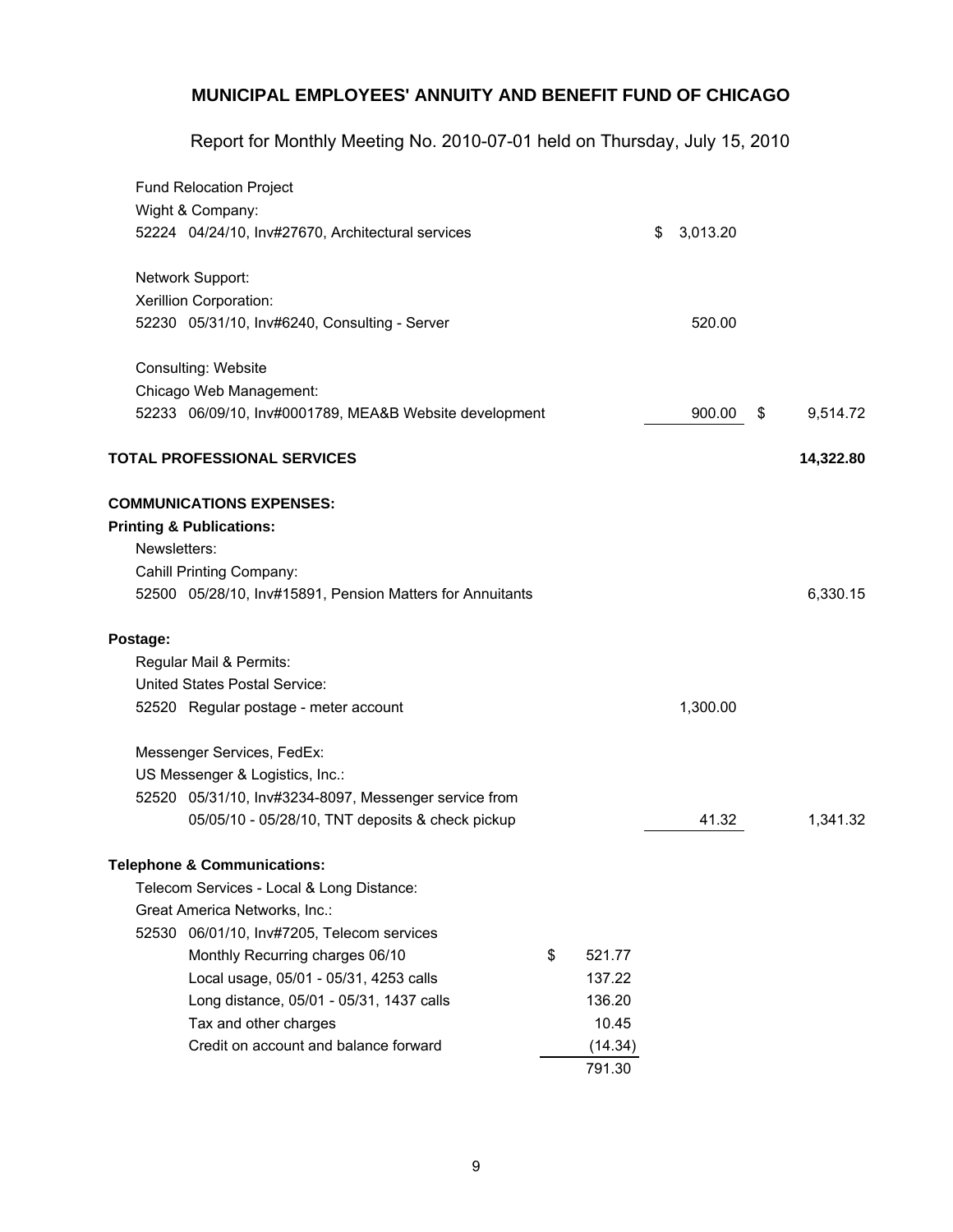Report for Monthly Meeting No. 2010-07-01 held on Thursday, July 15, 2010

| Telecom Services - Phone System Lease:                             |               |                |                |
|--------------------------------------------------------------------|---------------|----------------|----------------|
| <b>BTI Communications:</b>                                         |               |                |                |
| 52530 05/17/10, Inv#9666771, Phone system & voice mail             |               |                |                |
| charges for period 06/02/10 thru 07/01/10                          | 2,202.48<br>S | \$<br>2,993.78 |                |
| RS: Shared Level 3 Phone Over Internet:                            |               |                |                |
| County Employees' Annuity & Benefit Fund:                          |               |                |                |
| 52531 05/31/10, Inv#IVC155, Telephone service charges              |               |                |                |
| for 04/10 - DR site                                                |               | 25.53          |                |
| RS: Data Connection:                                               |               |                |                |
| County Employees' Annuity & Benefit Fund:                          |               |                |                |
| 52532 05/31/10, Inv#IVC155, Shared Data connection                 |               |                |                |
| for 05/10 - DR site                                                | 174.15        |                |                |
| Verizon Financial Services LLC:                                    |               |                |                |
| 52532 06/10/10, Inv#07458133, Data Connection - DR site            | 340.71        | 514.86         |                |
| Onsite Internet Connectivity:                                      |               |                |                |
| <b>XO Communications:</b>                                          |               |                |                |
| 52533 06/01/10, Inv#40680158, Internet service for 06/10           | 639.66        |                |                |
| RS: Shared Covad T1 Line:                                          |               |                |                |
| County Employees' Annuity & Benefit Fund:                          |               |                |                |
| 52533 05/31/10, Inv#IVC155, Shared Internet services               |               |                |                |
| for 05/10 - DR site                                                | 83.59         | 723.25         |                |
| Cell Phones for Managers:                                          |               |                |                |
| 52535 Reimbursement for cell phone (BCP) for the following - 05/10 |               |                |                |
| John Kim                                                           | 65.00         |                |                |
| Joseph Malatesta                                                   | 45.00         |                |                |
| Jim Mohler                                                         | 65.00         |                |                |
| Terrance Stefanski                                                 | 45.00         |                |                |
| Jane Tessaro                                                       | 65.00         |                |                |
| <b>Tess Toledo</b>                                                 | 45.00         | 330.00         | \$<br>4,587.42 |
| <b>TOTAL COMMUNICATIONS EXPENSES</b>                               |               |                | 12,258.89      |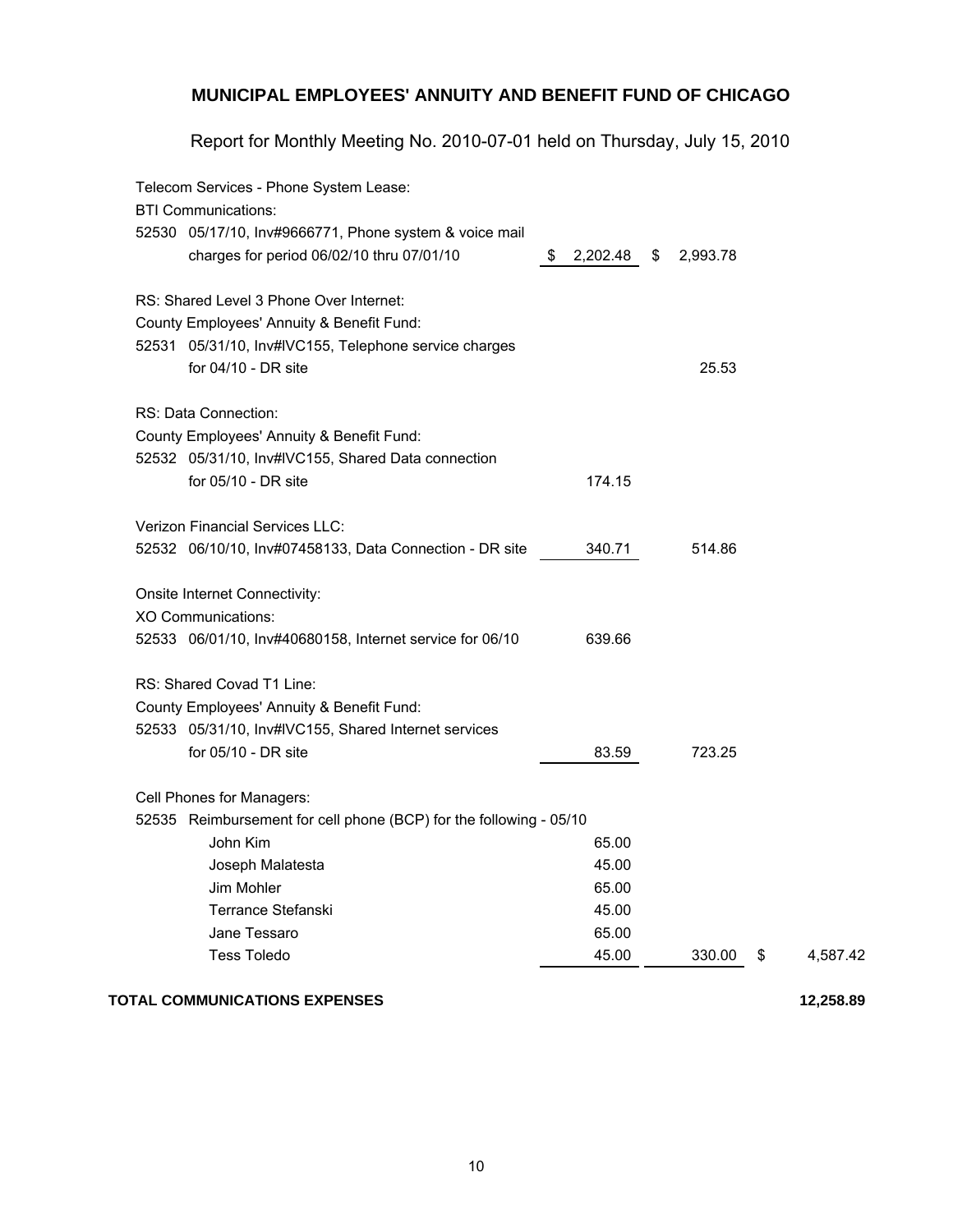Report for Monthly Meeting No. 2010-07-01 held on Thursday, July 15, 2010

### **INFORMATION SYSTEMS:**

| <b>Imaging Project:</b>        |                                                          |                          |             |                 |
|--------------------------------|----------------------------------------------------------|--------------------------|-------------|-----------------|
|                                | 52050 Salaries & Wages - Part-Time                       |                          | \$15,074.64 |                 |
|                                | 52100 Medicare ER                                        |                          | 218.61      |                 |
|                                | 52105 OASDI-ER                                           |                          | 934.62      |                 |
|                                | Shredding Charges:                                       |                          |             |                 |
|                                | <b>Cintas Document Management:</b>                       |                          |             |                 |
|                                | 52322 05/28/10, Inv#DD25082182, Shredding charges        |                          | 111.00      |                 |
|                                | Office Rental:                                           |                          |             |                 |
|                                | 221 N. LaSalle Partners, LLC:                            |                          |             |                 |
|                                | 52700 Rent, 06/01/10 - Suite 635                         |                          | 3,352.77    | \$<br>19,691.64 |
|                                | <b>Pension Benefit System (PBS):</b>                     |                          |             |                 |
|                                | Development Costs:                                       |                          |             |                 |
|                                | JC Consulting Group, Inc.:                               |                          |             |                 |
|                                | 14151 06/09/10, Inv#2580, PBS Implementation & Technical |                          |             |                 |
|                                | Consulting services for 05/10                            |                          | 71,058.75   |                 |
|                                | * 10% holdback due upon completion                       |                          | (7, 105.87) | 63,952.88       |
|                                | <b>TOTAL INFORMATION SYSTEMS</b>                         |                          |             | 83,644.52       |
|                                | <b>OTHER OPERATING EXPENSES:</b>                         |                          |             |                 |
| <b>Rental &amp; Utilities:</b> |                                                          |                          |             |                 |
|                                | <b>Office Rental:</b>                                    |                          |             |                 |
|                                | 221 N. LaSalle Partners, LLC:                            |                          |             |                 |
|                                | 52705 Rent, 06/01/10 - Rm 614                            | \$<br>(710.89)           |             |                 |
|                                | Rent, 06/01/10 - Rm 619                                  | (1,525.77)<br>(2,236.66) |             |                 |
|                                | 221 N. LaSalle Partners, LLC:                            |                          |             |                 |
|                                | 52700 Rent, 06/01/10 - Suite 500                         | 31,650.00                |             |                 |
|                                | County Employees' Annuity & Benefit Fund:                |                          |             |                 |
|                                | 52710 05/31/10, Inv#IVC155, Rent 06/10 - DR site         | 965.15                   | 30,378.49   |                 |
| <b>Utilities:</b>              |                                                          |                          |             |                 |
|                                | Electricity & Taxes:                                     |                          |             |                 |
|                                | 221 N. LaSalle Partners, LLC:                            |                          |             |                 |
|                                | 52720 Electricity, 04/08/10 - 05/10/10                   |                          | 1,651.22    |                 |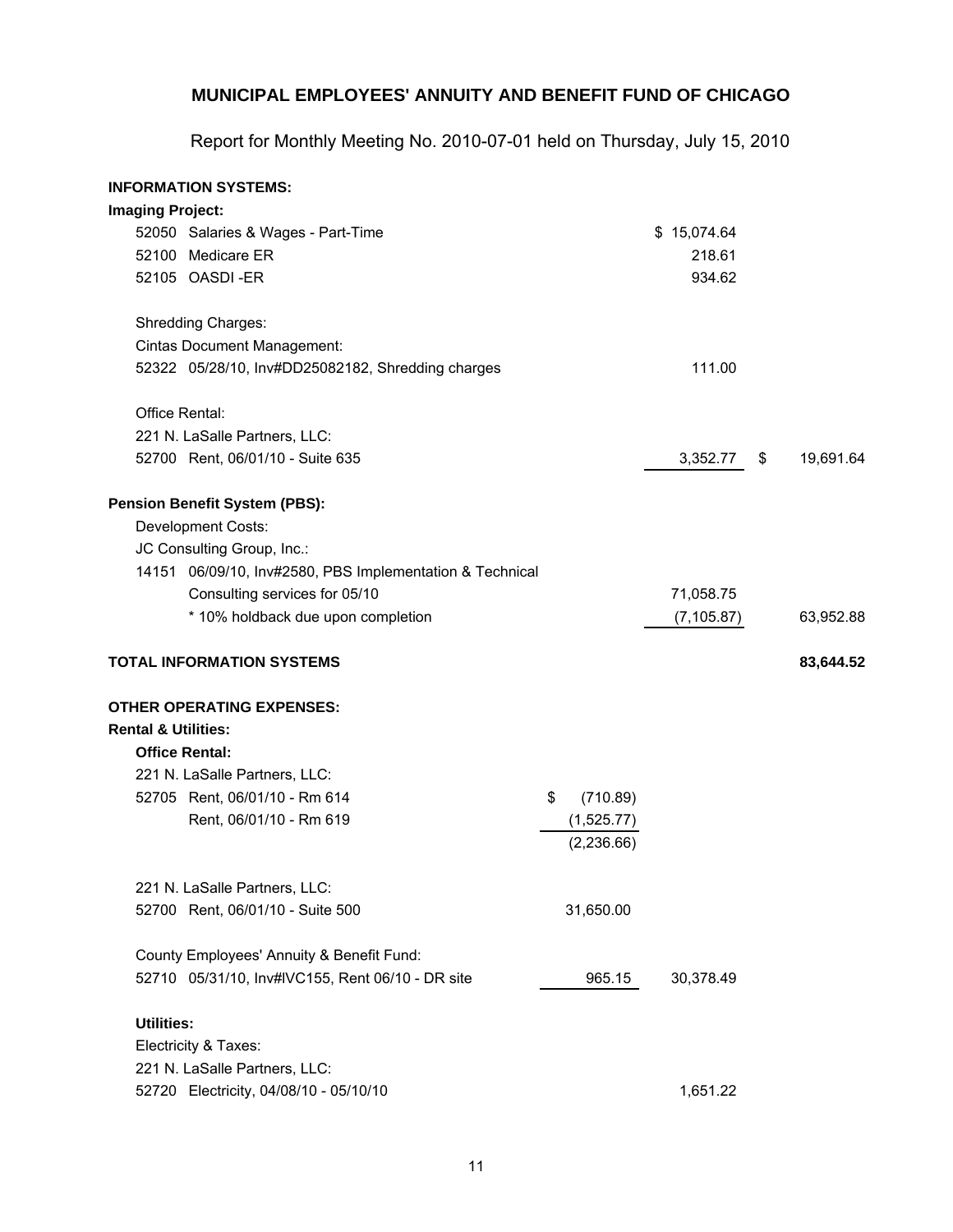Report for Monthly Meeting No. 2010-07-01 held on Thursday, July 15, 2010

|          | Chilled Water for Computer Room:                     |             |              |                 |
|----------|------------------------------------------------------|-------------|--------------|-----------------|
|          | 221 N. LaSalle Partners, LLC:                        |             |              |                 |
|          | 52724 Chilled water usage                            |             | \$<br>157.33 |                 |
|          | DR Site Shared Utilities:                            |             |              |                 |
|          | County Employees' Annuity & Benefit Fund:            |             |              |                 |
|          | 52720 05/31/10, Inv#IVC155, Electric service charges |             |              |                 |
|          | for $04/10$ - DR site                                | \$<br>96.66 |              |                 |
|          | 05/31/10, Inv#IVC155, Alarm service charges for      |             |              |                 |
|          | 06/01/10 thru 08/31/10 - DR site                     | 39.60       | 136.26       | \$<br>32,323.30 |
|          | <b>Equipment Rental:</b>                             |             |              |                 |
|          | Water Cooler Rental:                                 |             |              |                 |
|          | Hinckley Springs:                                    |             |              |                 |
|          | 52752 06/05/10, Inv#0610 1592459, Acct#2409931       |             |              |                 |
|          | June Rental                                          |             | 76.50        |                 |
|          | Water Cooler: Water & Cups                           |             |              |                 |
|          | Hinckley Springs:                                    |             |              |                 |
|          | 52752 06/05/10, Inv#0610 1592459, Bottle supply      |             | 239.78       | 316.28          |
|          | <b>Contractual Services:</b>                         |             |              |                 |
|          | Offsite Storage/Data Destruction:                    |             |              |                 |
|          | Federal Companies:                                   |             |              |                 |
|          | 52320 06/01/10, Inv#10884, 06/10 Storage charges     |             | 719.14       |                 |
|          | Iron Mountain:                                       |             |              |                 |
|          | 52320 05/31/10, Inv#BZF6709, Cust #ID GD327          |             |              |                 |
|          | Storage charges for 06/10                            |             | 538.55       | 1,257.69        |
|          | <b>Staff Payroll Services:</b>                       |             |              |                 |
| Paychex: |                                                      |             |              |                 |
|          | 53620 Payroll processing charges for PPE 06/11/10    |             | 259.60       |                 |
|          | Payroll processing charges for PPE 06/25/10          |             | 265.48       | 525.08          |
|          | <b>Dues &amp; Subscriptions:</b>                     |             |              |                 |
|          | <b>GFOA - CAFR:</b>                                  |             |              |                 |
| GFOA:    |                                                      |             |              |                 |
|          | 52400 Submission fee for the 2009 CAFR               |             |              | 1,095.00        |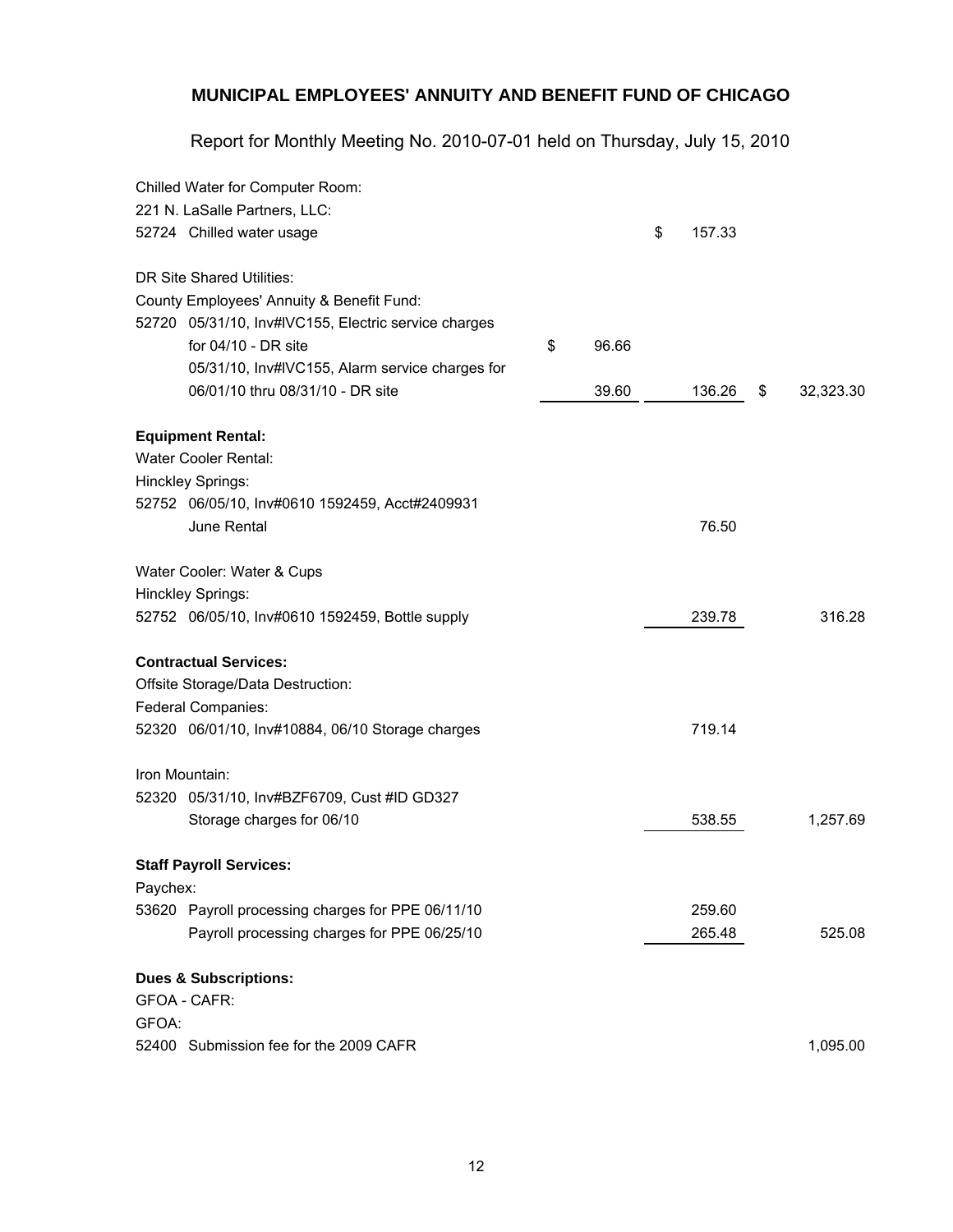Report for Monthly Meeting No. 2010-07-01 held on Thursday, July 15, 2010

|              | <b>Repairs &amp; Maintenance - Office:</b>                 |             |              |              |
|--------------|------------------------------------------------------------|-------------|--------------|--------------|
|              | Office Maintenance Supplies:                               |             |              |              |
|              | 221 N. LaSalle Partners, LLC:                              |             |              |              |
|              | 52625 Tenant charges work#TC25166831                       |             | \$<br>257.20 |              |
|              | Towel Service:                                             |             |              |              |
|              | Aramark Uniform Services, Inc.:                            |             |              |              |
|              | 52654 Towel Services, Inv#701-6887055, 05/27/10            | \$<br>43.36 |              |              |
|              | Towel Services, Inv#701-6894477, 06/03/10                  | 43.36       |              |              |
|              | Towel Services, Inv#701-6901772, 06/10/10                  | 43.36       |              |              |
|              | Towel Services, Inv#701-6909523, 06/17/10                  | 43.36       |              |              |
|              | Towel Services, Inv#701-6916627, 06/24/10                  | 43.36       | 216.80       | \$<br>474.00 |
|              | Travel Expenses - Conferences & Others:                    |             |              |              |
|              | American Express:                                          |             |              |              |
|              | 11810 06/02/10, Hotel deposit refunded for the NCPERS Conf |             |              |              |
|              | in Las Vegas, NV on 05/01/10 - 05/05/10                    |             |              |              |
|              | Joseph Malatesta                                           | (222.88)    |              |              |
|              | Peter Brejnak                                              | (222.88)    |              |              |
|              | 06/02/10, Hotel charges for the NCPERS Conf                |             |              |              |
|              | in Las Vegas, NV on 05/01/10 - 05/05/10                    |             |              |              |
|              | <b>Stephanie Neely</b>                                     | 720.02      | 274.26       |              |
|              | Joseph Malatesta:                                          |             |              |              |
|              | 52570 Reimbursement for expenses incurred while attending  |             |              |              |
|              | the NCPERS Conf held in Las Vegas, NV                      |             |              |              |
|              | on 05/01/10 - 05/05/10                                     |             | 236.87       |              |
| Tess Toledo: |                                                            |             |              |              |
| 52570        | Travel advance to attend the GFOA Annual Conf to be        |             |              |              |
|              | held in Atlanta, GA on 06/06/10 - 06/09/10                 | 1,024.00    |              |              |
|              | Return of unspent travel advance for the GFOA Annual       |             |              |              |
|              | Conf held in Atlanta, GA on 06/06/10 - 06/09/10            | (58.06)     | 965.94       | 1,477.07     |
|              | <b>Office Supplies:</b>                                    |             |              |              |
|              | Office Supplies - Regular:                                 |             |              |              |
|              | Regency Office Products, LLC:                              |             |              |              |
|              | 53000 05/14/10, Inv#WO-3706292-1, Office Supplies          |             | 111.36       |              |
|              | Office Supplies - Other:                                   |             |              |              |
|              | Regency Office Products, LLC:                              |             |              |              |
|              | 53020 05/14/10, Inv#WO-3706292-1, Other Office Supplies    |             | 22.38        |              |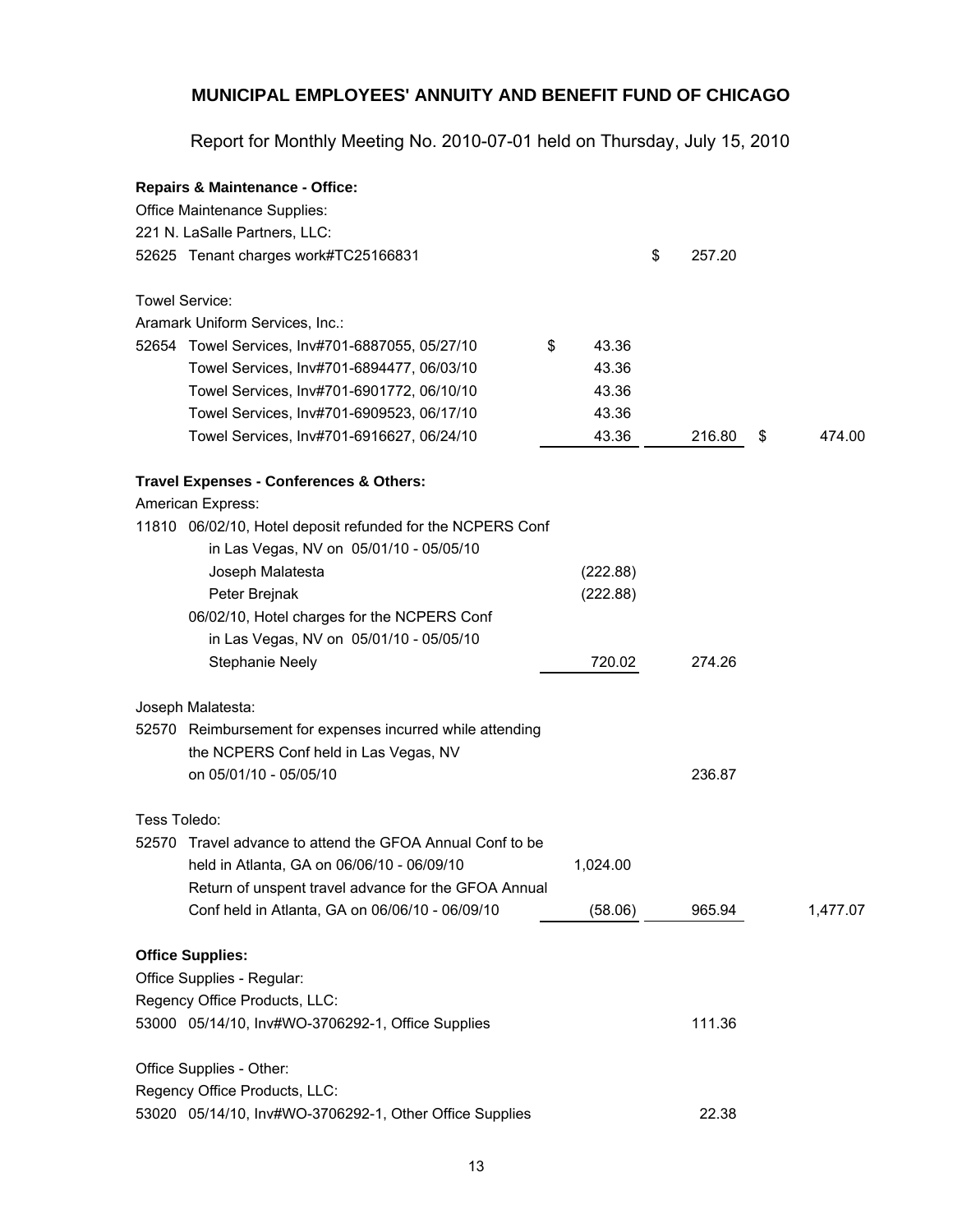Report for Monthly Meeting No. 2010-07-01 held on Thursday, July 15, 2010

| <b>Materials &amp; Supplies - Equipment:</b>             |              |              |
|----------------------------------------------------------|--------------|--------------|
| Coffee Service:                                          |              |              |
| <b>First Choice Coffee Services:</b>                     |              |              |
| 53130 06/02/10, Inv#148140, Coffee service               | \$<br>299.43 |              |
| <b>Computer/Technical Supplies:</b>                      |              |              |
| Miscellaneous Computer Supplies:                         |              |              |
| Regency Office Products, LLC:                            |              |              |
| 53306 05/14/10, Inv#WO-3706292-1, Computer Supplies      | 22.84        |              |
| SW&Lic - Xchange Certificate:                            |              |              |
| American Express:                                        |              |              |
| 53324 GODADDY 5 Year Certificate Web Access              | 137.45       | \$<br>593.46 |
| <b>Miscellaneous Expense:</b>                            |              |              |
| Receipts: Subpoena & Qildro Fees                         |              |              |
| Qildro, Subpoena, NSF, EFT Reversal Fees:                |              |              |
| 55000 06/10, Qildro/Subpoena/NSF/EFT reversal fees       | (75.00)      |              |
| <b>Court Reporting/Filing Services:</b>                  |              |              |
| LoVerde Reporting Service:                               |              |              |
| 52340 05/26/10, Inv#2010-34, Court Reporting on 05/20/10 |              |              |
| Transcripts Re: Aubry Lipscomb, Deceased                 | 369.25       |              |
| Petty Cash Expense:                                      |              |              |
| 55000 Petty Cash Replenishment:                          | 104.04       |              |
| Death Certificates:                                      |              |              |
| American Express:                                        |              |              |
| 55000 Vital Check:                                       |              |              |
| 05/25/10, Inv#22442407, records                          |              |              |
| re: Robert Marshall, dec'd                               | 37.25        |              |
|                                                          |              |              |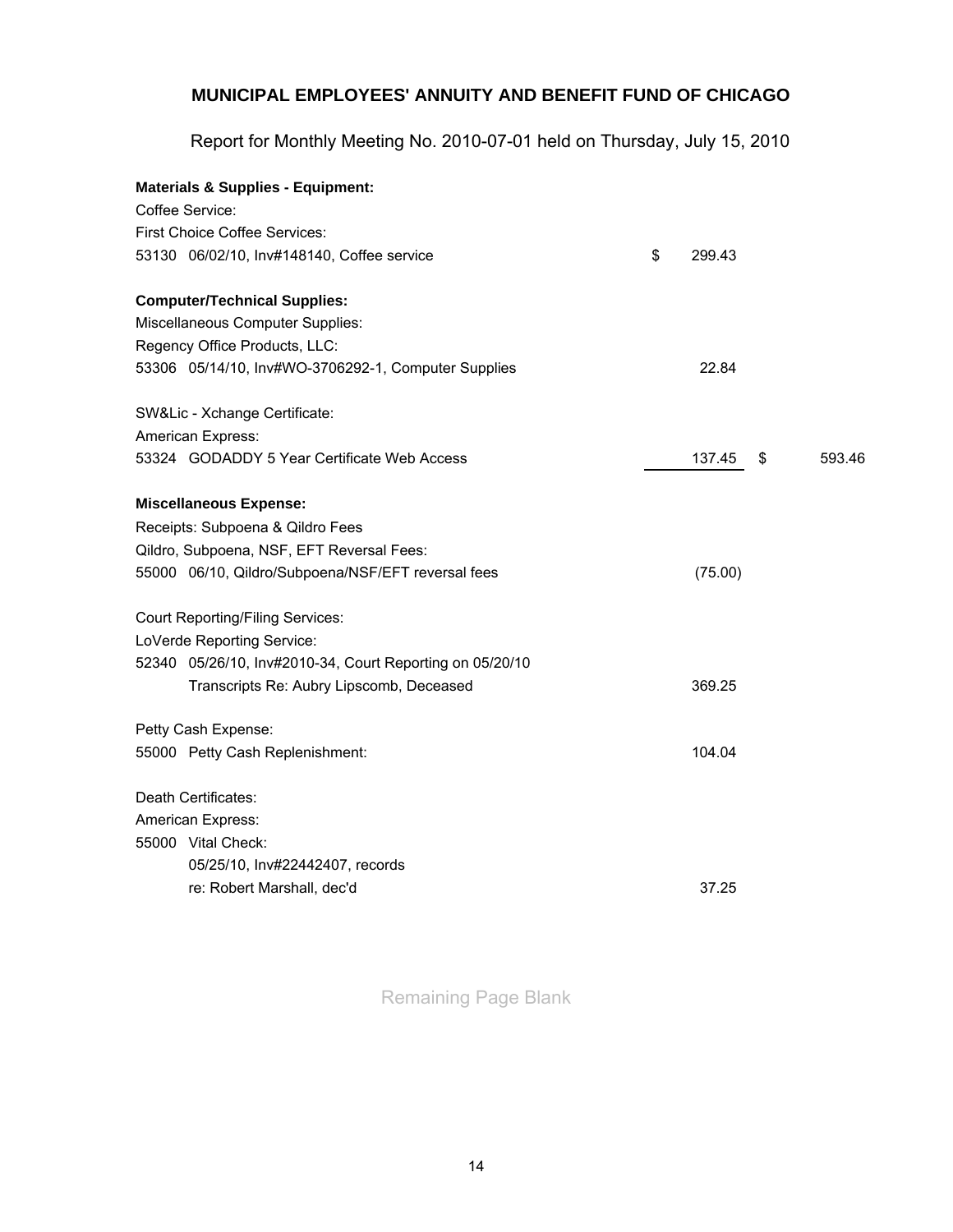Report for Monthly Meeting No. 2010-07-01 held on Thursday, July 15, 2010

| Board & Investment Meetings:                                |              |      |            |
|-------------------------------------------------------------|--------------|------|------------|
| <b>American Express:</b>                                    |              |      |            |
| 55000 05/20/10, Board Room supplies                         | \$<br>125.00 | - \$ | 560.54     |
| <b>TOTAL OTHER OPERATING EXPENSES</b>                       |              |      | 38,622.42  |
| TOTAL ADMINISTRATIVE BEFORE INVESTMENT FEES                 |              |      | 450,208.23 |
| <b>TOTAL INVESTMENT EXPENSES</b>                            |              |      |            |
| TOTAL ADMINISTRATIVE AND OPERATING DISBURSEMENTS, JUNE 2010 |              | \$   | 450,208.23 |

Mr. Lux moved to approve disbursements as reflected above, to [pers](mailto:info@bfcoffee.com)ons or firms in the amounts shown opposite the respective names.Seconded by Mr. Gibson.

Carried: Ayes - Messrs. Malatesta, Lux, Gibson, Guest, Ms. Neel[y. N](mailto:info@bfcoffee.com)oes - None.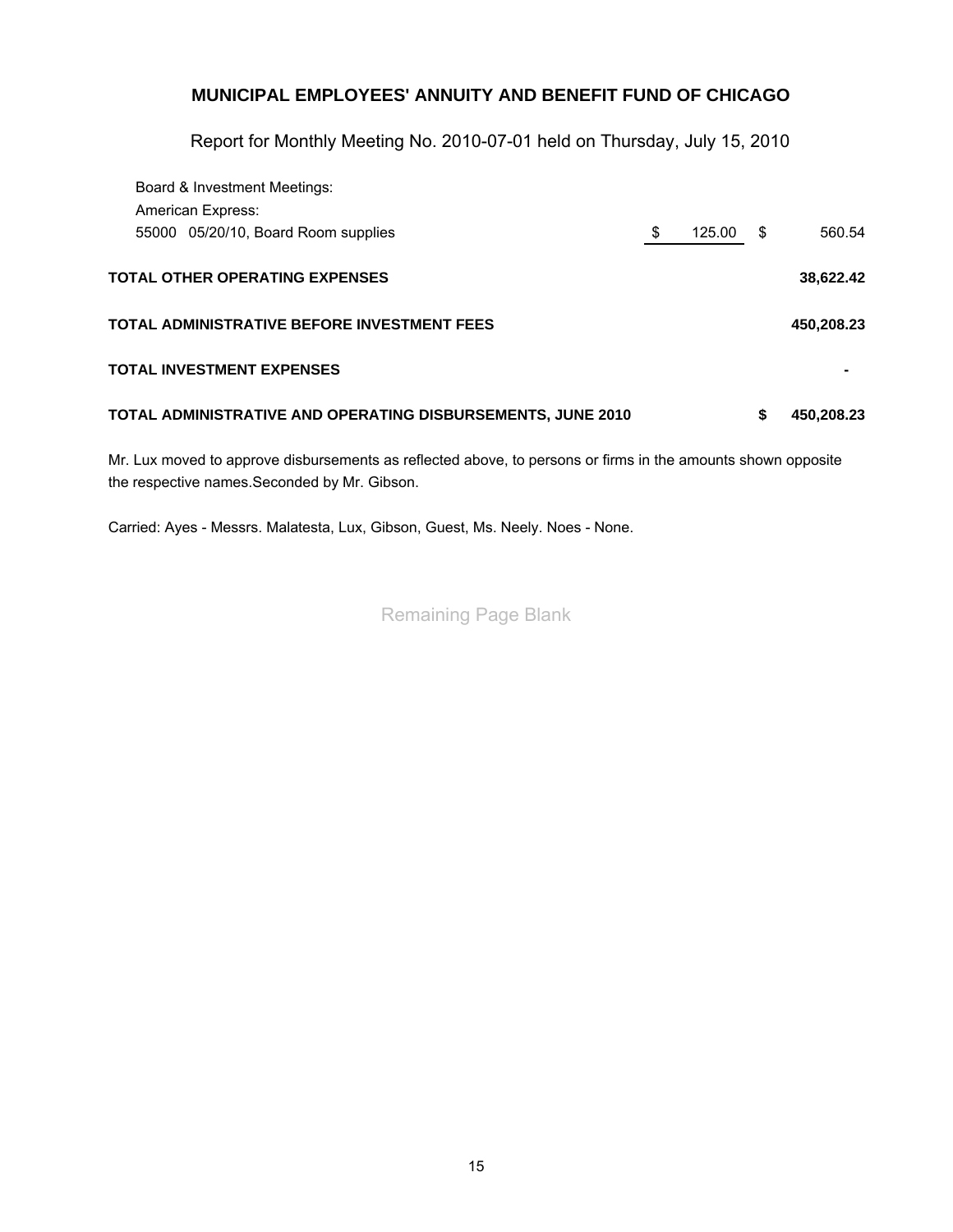Report of Monthly Meeting No. 2010-07-01 held on Thursday, July 15, 2010

The Fund presents the following Resolutions pertaining to Annuities

Resolved, that each of the following named members of the Fund be granted an annuity of the amount stated, and to continue for life, unless otherwise stated in the notes, provided that separation from the service of the City of Chicago shall have become effective as of such date:

| <b>Name</b>              | City/<br><b>B.E.</b> | <b>Title</b>                  | <b>Eff Date</b> | <b>Monthly</b><br><b>Employee</b> | <b>Amount</b><br><b>Spouse</b> | <b>Notes</b> |
|--------------------------|----------------------|-------------------------------|-----------------|-----------------------------------|--------------------------------|--------------|
|                          |                      |                               |                 |                                   |                                |              |
| <b>BARTON, DANIEL M</b>  | $\mathbf C$          | <b>MACHINIST</b>              | 05/01/2010      | \$2,811.45                        | \$1,405.72                     | $\mathsf{R}$ |
| <b>BERRY, PATRICIA A</b> | B                    | SR OFFICE CLERK               | 04/10/2010      | \$3,393.64                        | N/A                            |              |
| <b>BRADLEY, ORA L</b>    | C                    | COMM DISEASE CONTR I          | 04/01/2010      | \$582.29                          | N/A                            | <b>RAS</b>   |
| BRYANT, ROOSEVELT        | C                    | <b>MTD</b>                    | 05/01/2010      | \$429.94                          | N/A                            | $\mathsf{s}$ |
| CHANEY, HENRY            | $\mathsf C$          | <b>INDUSTRIAL DEV REP III</b> | 01/01/1993      | \$1,327.83                        | N/A                            |              |
| CLAWSON, NANCY J         | $\mathbf C$          | <b>EXECUTIVE DIR</b>          | 04/30/2010      | \$2,221.64                        | \$1,632.10                     |              |
| DAVIS, JEROME L          | C                    | <b>FILM PRODUCER</b>          | 05/01/2010      | \$2,704.17                        | \$1,352.08                     |              |
| DEVLIN, JOHN J           | C                    | <b>LINEMAN</b>                | 05/01/2010      | \$5,273.84                        | \$2,755.61                     | B            |
| FORD, DEBORAH M          | $\mathsf C$          | <b>CROSSING GUARD</b>         | 05/01/2010      | \$850.00                          | N/A                            |              |
| <b>GAFENEY, PATRICIA</b> | C                    | <b>JR CLERK</b>               | 05/01/2010      | \$733.10                          | \$366.55                       | <b>RAS</b>   |
| GAYDULA, GEORGE M        | $\mathbf C$          | <b>MTD</b>                    | 04/25/2010      | \$1,328.46                        | \$937.49                       |              |
| HAL-REMBERT, SHERRI      | $\mathsf C$          | PROG AUDITOR III              | 05/01/2010      | \$1,744.74                        | \$100.00                       | F            |
| HERRERA, SILVIA          | B                    | COOK II                       | 03/12/2010      | \$898.52                          | \$800.00                       |              |
| HULL, BONNIE L           | C                    | POLICE COMM OPER I            | 05/20/2010      | \$1,029.33                        | \$800.00                       |              |
| JACKSON, DEBORAH A       | C                    | <b>CLERK IV</b>               | 05/01/2010      | \$3,732.00                        | N/A                            |              |
| JOHNSON, EUGENIA         | $\mathbf C$          | <b>CROSSING GUARD</b>         | 05/07/2010      | \$850.00                          | \$800.00                       |              |
| KELSEY, JOHN C           | $\mathbf C$          | LIBRARIAN I                   | 04/18/2010      | \$451.99                          | \$226.00                       | <b>RS</b>    |
| KIRK, MICHAEL J          | B                    | ENG CUST GR IV                | 05/01/2010      | \$1,323.10                        | \$661.55                       | R.           |
| KOJAK, JUSTIN J          | C                    | <b>MTD</b>                    | 03/11/2010      | \$1,604.65                        | \$1,031.96                     |              |
| KRISHACK, CELESTE R      | C                    | <b>LEGISLATIVE AIDE</b>       | 04/28/2010      | \$697.55                          | \$800.00                       | S            |
| <b>MCLIN, NELLIE M</b>   | $\mathsf C$          | PUB HEALTH AIDE               | 04/01/2010      | \$850.00                          | N/A                            |              |
| MITCHELL, JOHN D         | $\mathsf C$          | <b>GEN FORE ELEC MECH</b>     | 05/01/2010      | \$6,046.30                        | \$3,023.15                     |              |
| MUIR, MICHAEL J          | C                    | <b>ELEC INSPECTOR</b>         | 05/18/2010      | \$1,496.98                        | \$800.00                       |              |
| MUIRHEAD, GAIL E         | C                    | <b>LIBRARIAN I</b>            | 04/26/2010      | \$1,616.66                        | N/A                            | $\mathsf{R}$ |
| ORBON, SUSAN T           | B                    | <b>SCH CLERK I</b>            | 05/20/2010      | \$812.30                          | \$800.00                       | S            |
| PADILLA, NELLY           | B                    | <b>PROGRAM ASST</b>           | 04/10/2010      | \$3,863.96                        | N/A                            |              |
| PRAY, ROGER A            | B                    | ENG CUST GR V                 | 05/17/2010      | \$2,421.05                        | \$1,041.95                     | B            |
| RIOS, ROBERTO            | B                    | ENG CUST GR IV                | 03/03/2010      | \$3,997.04                        | \$2,190.39                     |              |
| STEBBINS, JAMES D        | C                    | <b>CODE ENFORCE INSPEC</b>    | 05/01/2010      | \$347.48                          | \$166.36                       | <b>RAS</b>   |
| TAYLOR, VIVIAN A         | B                    | <b>OMBUDSMAN REP I</b>        | 04/10/2010      | \$3,095.51                        | N/A                            |              |
| TELLEZ, ALFONSO M        | $\sf B$              | ENG CUST GR IV                | 04/01/2010      | \$2,903.23                        | N/A                            |              |
| VROUSTOURIS, ALEXANDER   | C                    | <b>INSPECTOR GENERAL</b>      | 05/01/2010      | \$3,524.39                        | \$1,731.36                     | R.           |
| ZEPEDA, REBECCA          | B                    | <b>GUID CNSLR AIDE</b>        | 05/27/2010      | \$1,414.86                        | N/A                            |              |

**Total Employee Annuities 33 Cases 12 Cases \$66,378.00**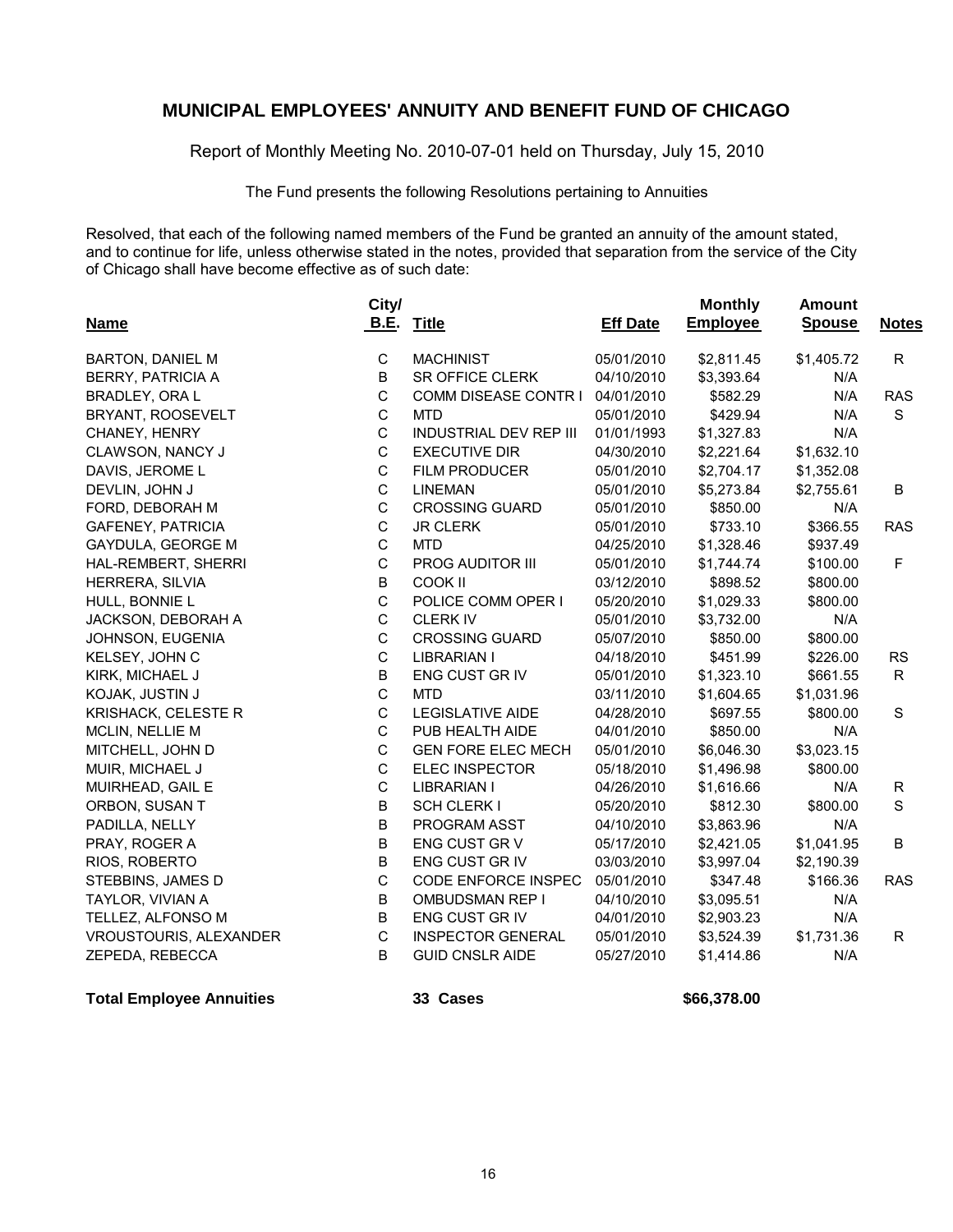Report of Monthly Meeting No. 2010-07-01 held on Thursday, July 15, 2010

The Fund presents the following Resolutions pertaining to Annuities

Resolved, that each of the following widows, widowers, minor children, and certain other relatives of former members of the Fund be granted annuities of the amounts stated, and to continue until the expiration date indicated.

| <b>Spouse Annuities</b>           | City/          |                             |                 | <b>Monthly</b> | <b>Annuity</b> |              |
|-----------------------------------|----------------|-----------------------------|-----------------|----------------|----------------|--------------|
| <b>Name of Former Employee</b>    |                | <b>B.E. Title</b>           | <b>Eff Date</b> | <b>Annuity</b> | <b>Expires</b> | <b>Notes</b> |
| ADKINS, ELAINE                    | $\mathsf C$    | <b>CROSSING GUARD</b>       | 05/05/2010      | \$800.00       | Death          |              |
| ANDERSON, ERNEST                  | B              | <b>SCHOOL MAINT ASST</b>    | 04/09/2010      | \$1,465.92     | Death          |              |
| <b>BOSWELL, ROY</b>               | B              | <b>ENG CUST</b>             | 04/28/2010      | \$2,288.13     | Death          |              |
| COMITO, BARBARA                   | В              | LUNCHRM MGR III             | 05/12/2010      | \$800.00       | Death          |              |
| <b>CUMMINGS, ROBERT</b>           | В              | <b>CUST WKR</b>             | 03/31/2010      | \$425.00       | Death          | $\mathsf S$  |
| DORE, ROBERT                      | $\mathsf{C}$   | CHIEF CONTR EXPEDITO        | 05/14/2010      | \$2,070.90     | Death          |              |
| <b>ESCALANTE, JESSE</b>           | $\mathsf C$    | <b>COMM ADMIN</b>           | 04/29/2010      | \$901.10       | Death          |              |
| ESCAMILLA, RAYMOND                | $\mathsf{C}$   | <b>MTD</b>                  | 05/09/2010      | \$605.94       | Death          | S            |
| FLORES, GLADYS                    | B              | <b>TEACHER ASST</b>         | 03/22/2010      | \$800.00       | Death          |              |
| LYNCH, CECELIA                    | В              | <b>TEACHER ASST</b>         | 04/18/2010      | \$800.00       | Death          |              |
| MAK, WING                         | $\mathsf{C}$   | <b>PHYSICIAN</b>            | 04/27/2010      | \$2,628.22     | Death          |              |
| MANCHEFF, THEODORE                | B              | <b>DISTRICT SUPV ENG</b>    | 02/19/2010      | \$3,088.60     | Death          |              |
| MENDEZ, CONNIE                    | $\mathsf{C}$   | <b>NURSES AIDE</b>          | 04/07/2010      | \$605.94       | Death          | S            |
| MOSLEY, JOAN                      | $\mathsf C$    | <b>HUMAN SERV WKR</b>       | 04/08/2010      | \$972.66       | Death          |              |
| PERRY, WILLIAM                    | $\mathsf{C}$   | <b>MTD</b>                  | 04/14/2010      | \$1,192.09     | Death          |              |
| RAMIREZ, RAYMOND                  | $\mathsf{C}$   | MTD                         | 05/05/2010      | \$1,565.54     | Death          |              |
| <b>SCHIPPITS, RICHARD</b>         | $\mathsf C$    | FOREMAN ELEC MECH           | 05/04/2010      | \$2,670.08     | Death          |              |
| SWITAK, ROGER                     | $\mathsf C$    | <b>AVIATION SEC OFFICER</b> | 05/07/2010      | \$800.00       | Death          |              |
| SZULCZEWSKI, JEROME               | $\mathsf C$    | <b>MTD</b>                  | 04/25/2010      | \$1,984.80     | Death          |              |
| THOMAS, VEOLA                     | B              | <b>TEACHER ASST</b>         | 04/25/2010      | \$813.56       | Death          |              |
| TURNER, JULIUS                    | $\mathsf{C}$   | <b>DETENTION AIDE</b>       | 04/30/2010      | \$2,140.06     | Death          |              |
| WILLIAMS, LAURA                   | B              | ASSOC LR MGR III            | 03/18/2010      | \$800.00       | Death          |              |
| WILLIAMS, MARIE                   | B              | <b>TEACHER ASST</b>         | 05/06/2010      | \$800.00       | Death          |              |
| WOODS, MARGARET                   | B              | <b>CUSTODIAL WKR</b>        | 04/15/2010      | \$800.00       | Death          |              |
| <b>Total Spouse Annuities</b>     |                | 24 Case(s)                  |                 | \$31,818.54    |                |              |
| <b>Child(ren) Annuities</b>       | City/          |                             |                 | <b>Monthly</b> | <b>Annuity</b> |              |
| <b>Name of Former Employee</b>    | <b>B.E.</b>    |                             | <b>Eff Date</b> | <b>Annuity</b> | <b>Expires</b> | <b>Notes</b> |
| ROBINSON, LA SHONDA               | $\mathsf{C}$   |                             | 11/03/2009      | \$250.00       | 12/2025        |              |
| ROBINSON, LA SHONDA               | $\mathsf{C}$   |                             | 11/03/2009      | \$250.00       | 12/2025        |              |
| ROBINSON, LA SHONDA               | $\overline{C}$ |                             | 11/03/2009      | \$250.00       | 07/2020        |              |
| <b>Total Child(ren) Annuities</b> |                | 3 Case(s)                   |                 | \$750.00       |                |              |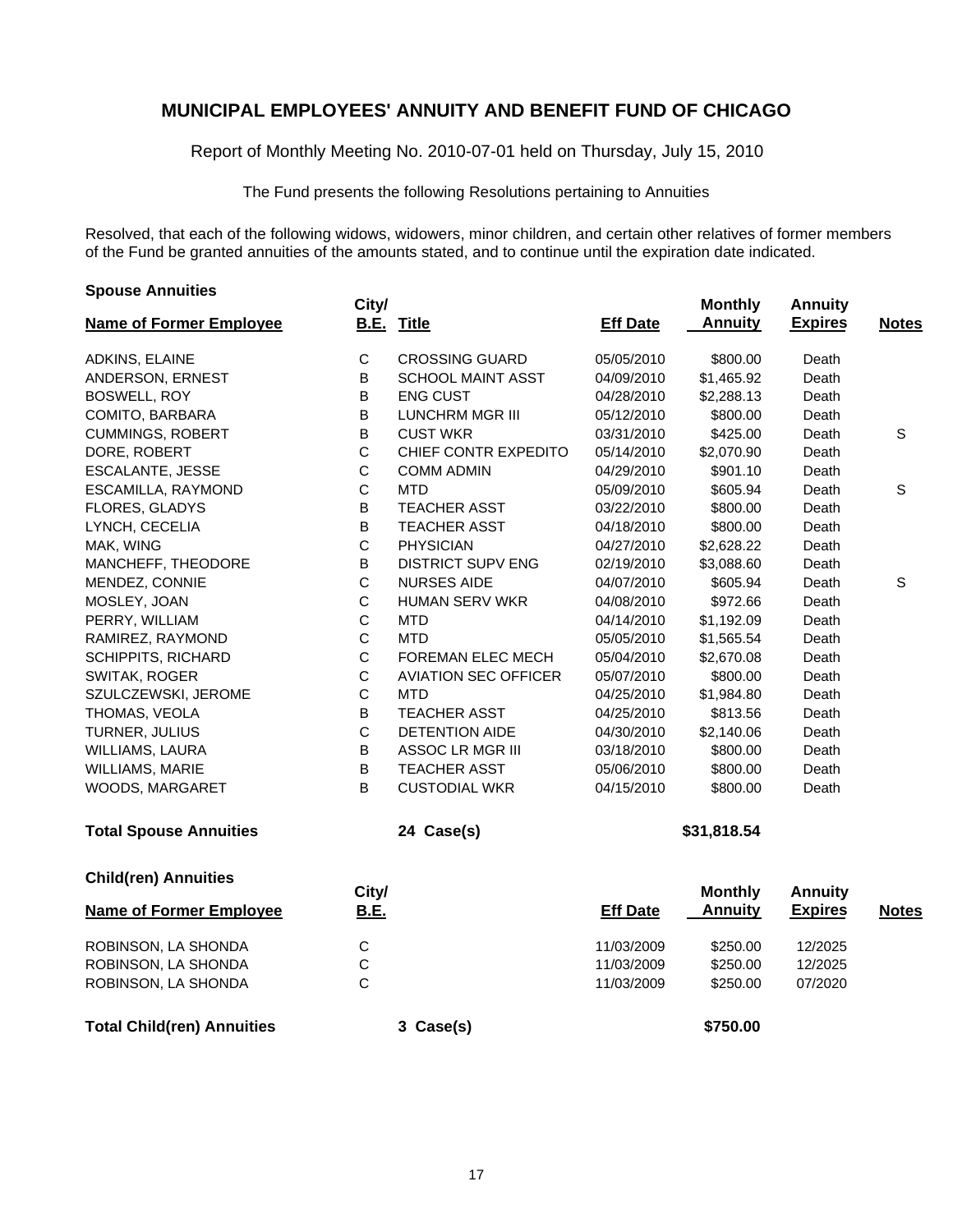Report of Monthly Meeting No. 2010-07-01 held on Thursday, July 15, 2010

The Fund presents the following Resolutions pertaining to Annuities

Resolved, that each of the following widows, widowers, minor children, and certain other relatives of former members of the Fund be granted annuities of the amounts stated, and to continue until the expiration date indicated.

### **Reversionary Annuities in Accordance with Section 8-139 of the Law**

|                         | Citv/ |                 | <b>Monthly</b> | <b>Annuity</b> |              |
|-------------------------|-------|-----------------|----------------|----------------|--------------|
| Name of Former Employee | B.E.  | <b>Eff Date</b> | Annuitv        | Expires        | <b>Notes</b> |

NONE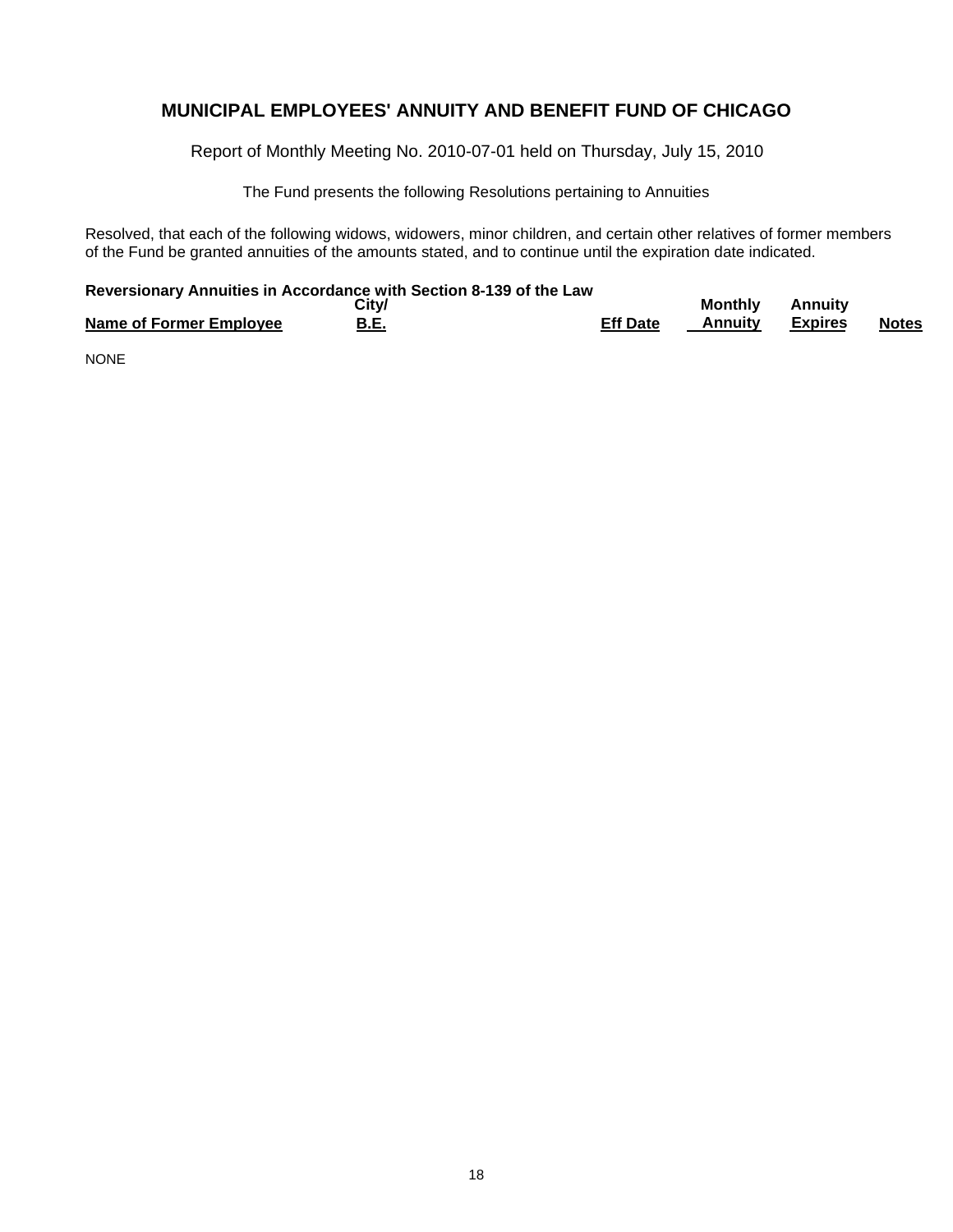Report of Monthly Meeting No. 2010-07-01 held on Thursday, July 15, 2010

The Fund presents the following Resolutions pertaining to Adjusted Annuities

Resolved, that each of the following named members of the Fund, or widows, widowers, or minor children of former members of the Fund be granted an adjusted annuity of the amount stated, and to continue for life, unless otherwise stated.

|                                 |             | <b>Monthly Amount</b>     |                 |            |              |            |  |  |  |
|---------------------------------|-------------|---------------------------|-----------------|------------|--------------|------------|--|--|--|
| <b>Name</b>                     | <b>B.E.</b> | Reason                    | <b>Eff Date</b> | Employee   | Spouse/Child |            |  |  |  |
| FENDERSON, ERNEST C             | B           | <b>Additional Service</b> | 02/01/2010      | \$4.151.47 | \$2.075.74   | <b>ORG</b> |  |  |  |
|                                 |             |                           |                 | \$4.299.47 | \$2.149.74   | ADJ        |  |  |  |
| <b>FLORES, ELIZABETH</b>        | B           | <b>Additional Service</b> | 02/01/2010      | \$386.45   | \$800.00     | <b>ORG</b> |  |  |  |
|                                 |             |                           |                 | \$1.018.00 | \$800.00     | ADJ        |  |  |  |
| <b>MORAN, JEREMIAH P</b>        | С           | Change in FAS             | 06/24/2007      | \$561.79   | \$280.90     | <b>ORG</b> |  |  |  |
|                                 |             |                           |                 | \$564.03   | \$282.02     | ADJ        |  |  |  |
| OSBORNE, THOMAS R               | C           | Change in FAS             | 06/21/2009      | \$736.02   | N/A          | <b>ORG</b> |  |  |  |
|                                 |             |                           |                 | \$813.35   | N/A          | <b>ADJ</b> |  |  |  |
| <b>Total Adjusted Annuities</b> |             | 4 Case(s)                 |                 |            |              |            |  |  |  |

Ms. Neely moved that the resolutions be adopted and that the applicants be granted employee, widow(er), child, reversionary, or adjusted annuities for the period and at the rates stated opposite their respective names. Seconded Mr. Gibson. Carried: Ayes Messrs. Gibson, Guest, Lux, Malatesta, Ms. Neely. Noes-None.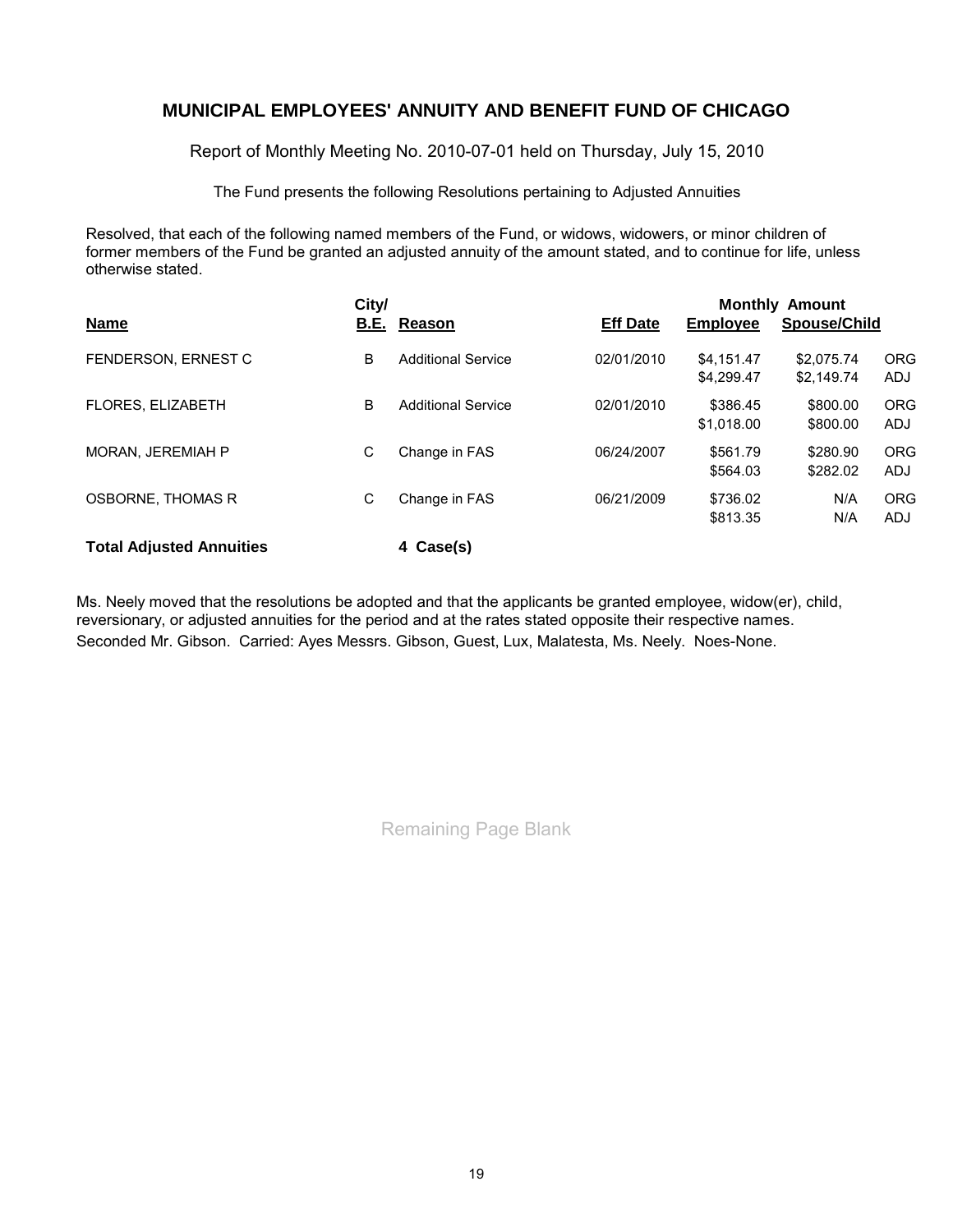Report of Monthly Meeting No. 2010-07-01 held on Thursday, July 15, 2010

**Rate**

The following employees have filed application for Duty Disability Benefits. The applications have been examined by the Medical Examiner for this Fund who recommended the following periods of disability.

| <u>Name</u>                  | <u>Dept</u>  | <u>Eff</u><br>Date | Fol-Up<br>Date | Term<br>Date | Rate<br>Per Day |
|------------------------------|--------------|--------------------|----------------|--------------|-----------------|
| <b>BALESTRI, RICHARD</b>     | <b>WATER</b> | 05/05/10           | 09/01/10       |              | \$140.83        |
| <b>BARBARA, FRED</b>         | S&S          | 05/05/10           | 08/01/10       |              | \$148.56        |
| BELTRAN, EDUARDO             | <b>WATER</b> | 03/11/10           | 07/01/10       |              | \$173.34        |
| <b>BORGHI, DENNIS M</b>      | S&S          | 02/18/10           | 08/01/10       |              | \$192.76        |
| CLARK, JERRY                 | <b>AVA</b>   | 03/01/10           | 08/01/10       |              | \$140.83        |
| CRUZ, PETER                  | <b>AVA</b>   | 03/20/10           | 09/01/10       |              | \$140.83        |
| DIAZ, ROSALINA               | <b>BE</b>    | 04/05/10           | 10/01/10       |              | \$74.89         |
| DRAGOZETICH, LAWRENCE        | <b>AVA</b>   | 04/07/10           |                | 05/28/10     | \$140.83        |
| <b>GLEMKOWSKI, CHARLES</b>   | <b>FLEET</b> | 01/07/10           | 07/01/10       |              | \$182.80        |
| HALL DUPART, SHERRI          | <b>HLTH</b>  | 12/02/09           | 12/14/09       |              | \$89.71         |
| HALL DUPART, SHERRI          | <b>HLTH</b>  | 02/03/10           | 02/14/10       |              | \$89.71         |
| LAVAGNINO, NADINE            | <b>AVA</b>   | 04/27/10           |                | 05/02/10     | \$151.20        |
| MC CARTHY, PAUL              | S&S          | 04/07/10           | 09/01/10       |              | \$133.51        |
| RICKERT, WILLIAM             | <b>WATER</b> | 05/14/10           | 10/01/10       |              | \$193.43        |
| TOBAR, MARIE                 | S&S          | 05/05/10           | 08/01/10       |              | \$131.12        |
| <b>TOPCZEWSKI, CHARLES</b>   | <b>AVA</b>   | 04/01/10           | 08/01/10       |              | \$138.12        |
| WILSON, DELLMUS              | S&S          | 02/10/10           |                | 05/02/10     | \$140.83        |
| <b>TOTAL DUTY DISABILITY</b> |              | 17 Case(s)         |                |              | \$2,403.30      |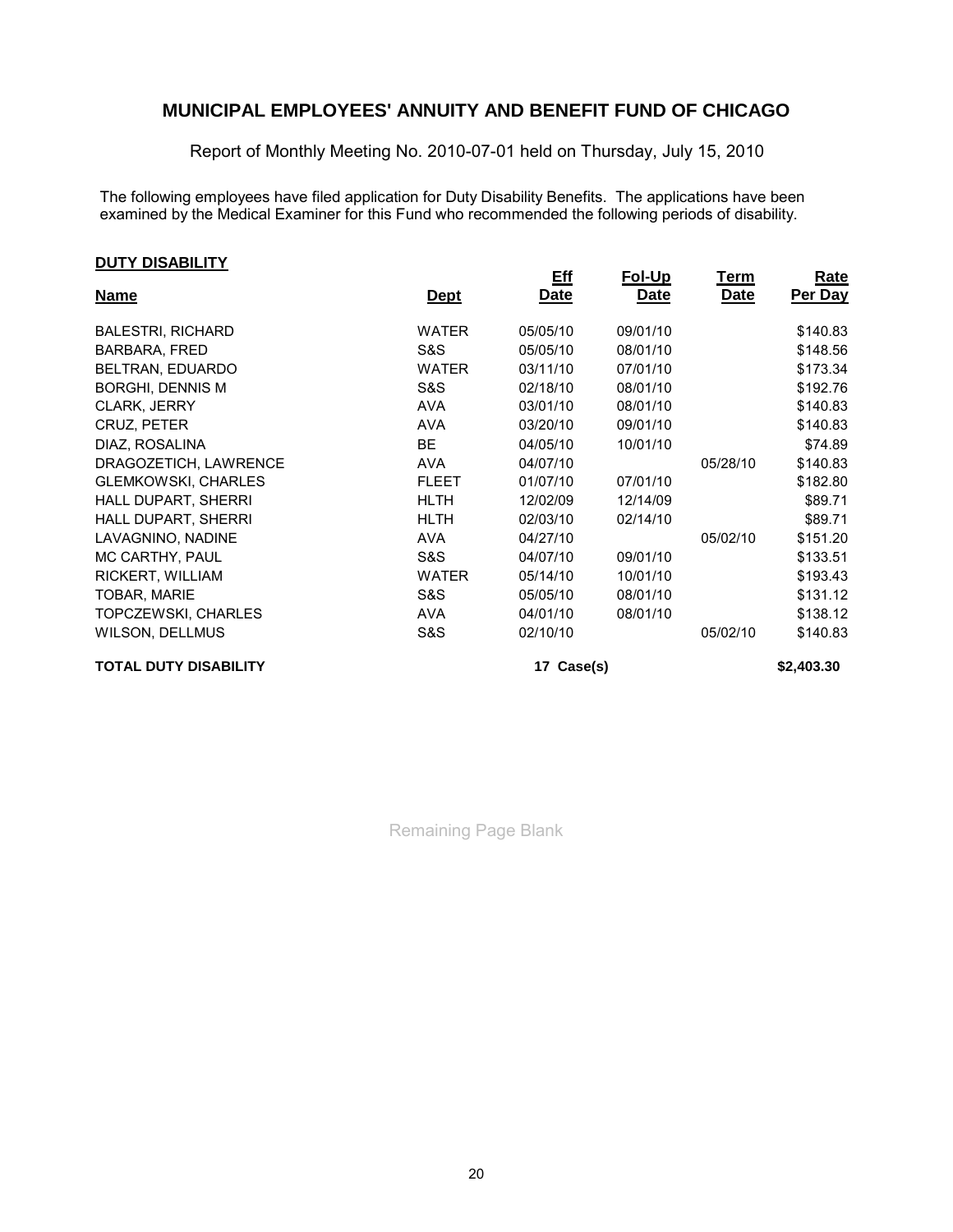Report of Monthly Meeting No. 2010-07-01 held on Thursday, July 15, 2010

The following employees have filed application for Ordinary Disability Benefits. The applications have been examined by the Medical Examiner for this Fund who recommended the following periods of disability.

| <b>ORDINARY DISABILITY</b> |                 |                    |                       |                            |                 |
|----------------------------|-----------------|--------------------|-----------------------|----------------------------|-----------------|
| <b>Name</b>                | <b>Dept</b>     | <b>Eff</b><br>Date | Fol-Up<br><b>Date</b> | <u>Term</u><br><b>Date</b> | Rate<br>Per Day |
| ANISH, GARY                | <b>BLDGS</b>    | 04/26/10           |                       | 06/20/10                   | \$128.55        |
| ATKINSON, THERESE          | BE              | 01/18/10           | 10/01/10              |                            | \$14.01         |
| <b>BANKS, CREATREAN</b>    | <b>AVA</b>      | 04/25/10           |                       | 05/23/10                   | \$93.89         |
| <b>BECK, TRACY</b>         | POL             | 04/17/10           | 04/01/11              |                            | \$22.63         |
| BUTLER, LEE H              | <b>FLEET</b>    | 04/19/10           | 04/01/11              |                            | \$121.87        |
| <b>BUZA, CATHERINE</b>     | BE              | 01/18/09           | 07/01/10              |                            | \$46.03         |
| CABRAL ARREOLA, ELIZABETH  | <b>AVIATION</b> | 04/30/10           |                       | 07/21/10                   | \$96.41         |
| CAPPS, RAMONA              | <b>HLTH</b>     | 04/26/10           | 10/01/10              |                            | \$53.56         |
| CARNELL, IRENE             | BE              | 10/24/09           |                       | 04/10/10                   | \$40.76         |
| CARNIVELE, NICHOLAS        | <b>AVA</b>      | 05/25/10           | 07/01/10              |                            | \$95.54         |
| CARTER, CARL               | <b>S&amp;S</b>  | 10/10/09           |                       | 11/22/09                   | \$87.48         |
| CHICO SR, ERNEST           | <b>FLEET</b>    | 02/16/10           |                       | 07/31/10                   | \$137.05        |
| COGLIANESE, THERESA        | S&S             | 05/17/10           | 10/01/10              |                            | \$70.77         |
| COLEMAN, EBONY             | POL             | 04/29/10           |                       | 05/04/10                   | \$80.63         |
| CULVER, LORRAINE A         | <b>HLTH</b>     | 05/03/10           |                       | 05/27/10                   | \$98.09         |
| <b>EARWIN, CHARLES</b>     | CPL             | 03/25/10           |                       | 05/28/10                   | \$74.12         |
| FOSTER, ROBERT             | <b>BE</b>       | 05/19/10           | 08/01/10              |                            | \$56.53         |
| FRANKS, PEGGY              | <b>HLTH</b>     | 05/20/10           | 10/01/10              |                            | \$74.12         |
| GONZALEZ, RAFAEL           | <b>S&amp;S</b>  | 05/08/10           | 05/01/11              |                            | \$93.89         |
| <b>GREEN, YOLANDA</b>      | <b>BE</b>       | 05/06/10           | 09/01/10              |                            | \$42.53         |
| HENSKE, TONI               | <b>POLICE</b>   | 04/17/10           | 04/01/11              |                            | \$22.63         |
| JONES, ALLEN               | BE              | 04/09/10           | 08/01/10              |                            | \$29.80         |
| LAPASH, TINA               | <b>FIN</b>      | 05/15/10           |                       | 07/12/10                   | \$61.60         |
| LIDDELL, JANICE            | <b>AVA</b>      | 05/30/10           | 08/01/10              |                            | \$93.89         |
| LIZZO, JOSEPH C            | S&S             | 05/06/10           | 12/01/10              |                            | \$93.89         |
| LOVE, NORMAN F             | <b>WATER</b>    | 05/17/10           | 05/01/11              |                            | \$125.37        |
| MARTIN, JACKLYN L          | POL             | 04/04/10           | 12/01/10              |                            | \$63.91         |
| PASSMORE, BEVERLY J        | <b>POL</b>      | 05/15/10           | 12/01/10              |                            | \$16.35         |
| PHILPOT, KENNETH           | <b>BE</b>       | 01/09/10           | 12/01/10              |                            | \$53.68         |
| REDMOND, DORIS D           | <b>POL</b>      | 04/29/10           | 09/01/10              |                            | \$73.47         |
| RICHARDSON, ROBERT L       | <b>WATER</b>    | 06/17/10           | 04/01/11              |                            | \$113.21        |
| RILEY, ALTHA               | <b>PURCHAS</b>  | 05/16/10           |                       | 08/03/10                   | \$100.03        |
| ROBINS, DENISE D           | <b>HUM SER</b>  | 03/26/10           |                       | 05/14/10                   | \$77.67         |
| RUSH, WILLIE               | <b>BE</b>       | 04/21/10           |                       | 05/26/10                   | \$49.34         |
| SANCHEZ, DEANNA            | <b>S&amp;S</b>  | 05/08/10           |                       | 06/30/10                   | \$95.54         |
| STEWART, VIRGINIA L        | <b>TRANS</b>    | 05/15/10           | 01/01/11              |                            | \$95.11         |
| WAMBAJA, HARRY F           | <b>AVA</b>      | 05/26/10           | 12/01/10              |                            | \$93.89         |
| WILLIAMS, ALICIA L         | <b>BE</b>       | 05/16/10           | 05/01/11              |                            | \$17.51         |
| WOODARD, TONY              | <b>BE</b>       | 02/07/10           | 08/01/10              |                            | \$29.80         |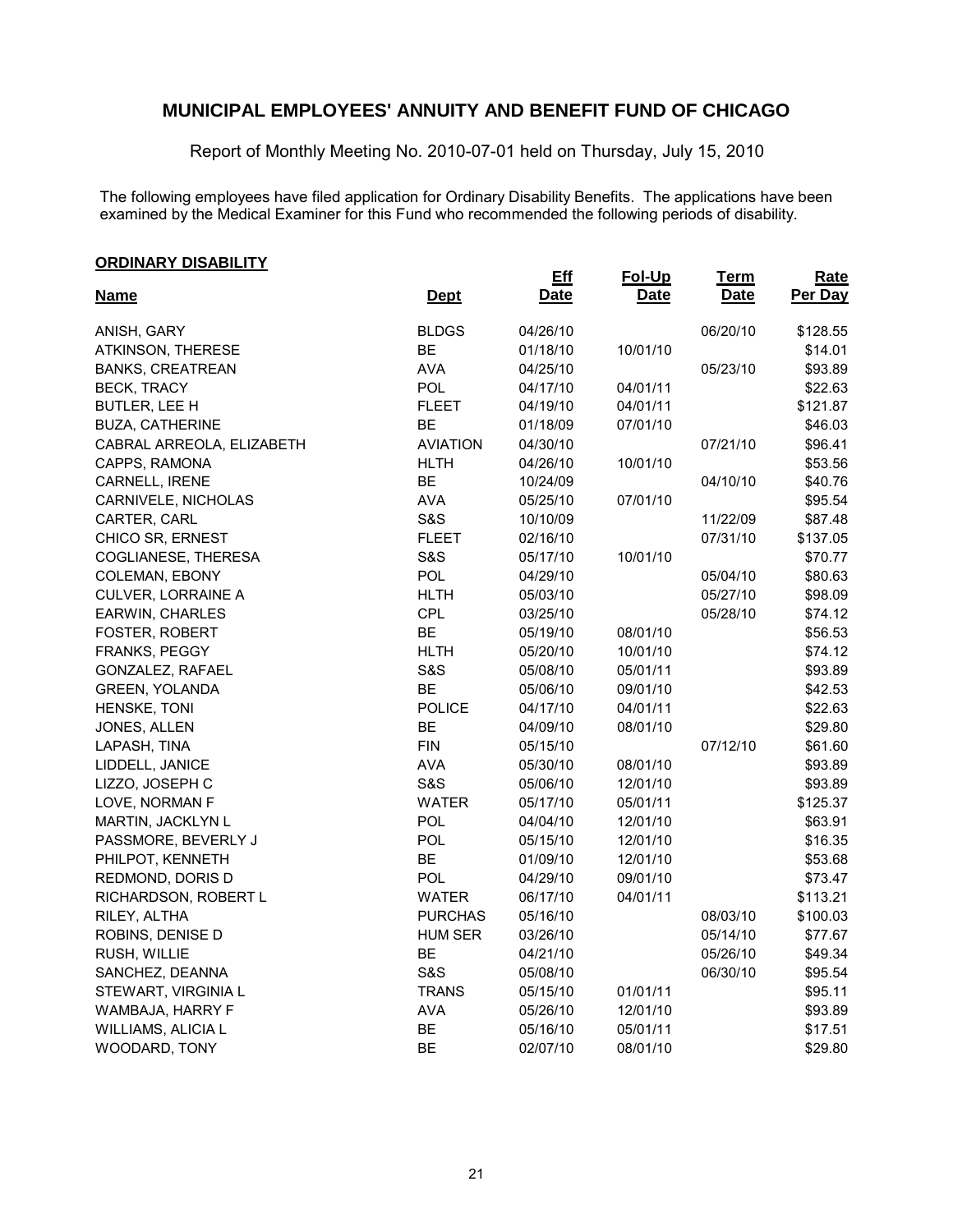Report of Monthly Meeting No. 2010-07-01 held on Thursday, July 15, 2010

The following employees have filed application for Ordinary Disability Benefits. The applications have been examined by the Medical Examiner for this Fund who recommended the following periods of disability.

| <b>ORDINARY DISABILITY</b>       | <u>Dept</u> | <b>Eff</b>  | <u>Fol-Up</u> | <u>Term</u> | <u>Rate</u> |
|----------------------------------|-------------|-------------|---------------|-------------|-------------|
| <b>Name</b>                      |             | <u>Date</u> | <b>Date</b>   | Date        | Per Day     |
| <b>TOTAL ORDINARY DISABILITY</b> |             | 39 Case(s)  |               |             | \$2,835.15  |

Mr. Gibson moved that the applicants for Ordinary and Duty disability benefits be granted such benefits for the period and at the rate shown opposite their respective names. Seconded Mr. Malatesta. Carried: Ayes Messrs. Gibson, Guest, Lux, Malatesta, Ms. Neely. Noes-None.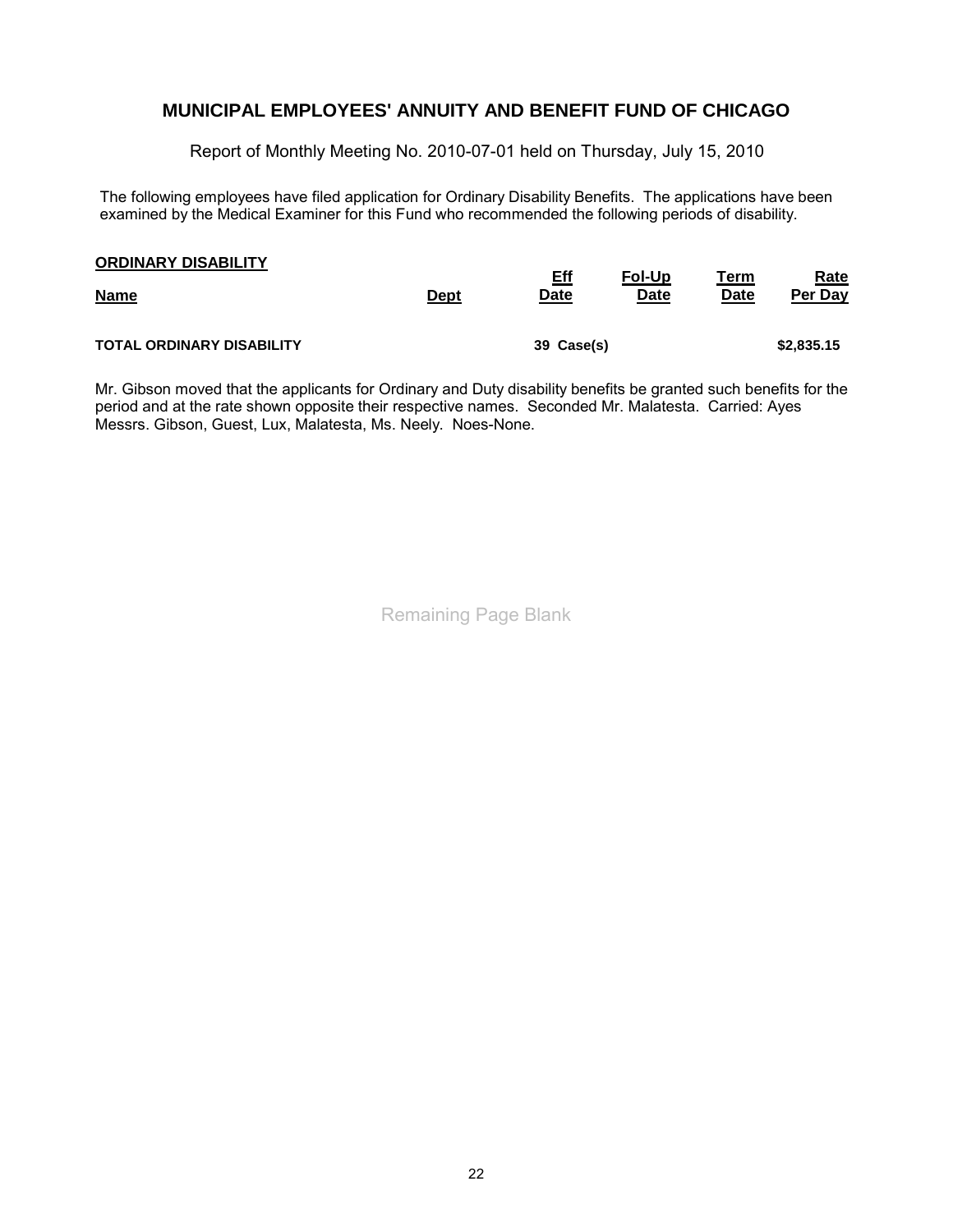Report of Monthly Meeting No. 2010-07-01 held on Thursday, July 15, 2010

The following employees receiving Duty Disability Benefits have applied for extension of such benefits. The applications have been examined by the Medical Examiner for this Fund who recommended the following extensions.

#### **DUTY-EXTENSION OF**

| <u> 2011 - LATLIVIUN VI</u>      | <b>Start</b> |               | <u>Ext</u> | <b>Rate</b> |
|----------------------------------|--------------|---------------|------------|-------------|
| <b>Name</b>                      | Date         | <b>Period</b> | <u>Req</u> | Per Day     |
| CASTILLO, SHIRLEY                | 06/14/08     | 12/01/10      | <b>MED</b> | \$122.66    |
| CLATCH, MICHAEL                  | 10/27/09     | 05/01/11      | <b>NTE</b> | \$165.41    |
| DANIELS, BOOKER                  | 04/06/08     | 09/01/10      | MED        | \$152.15    |
| <b>FURCO, RICHARD</b>            | 08/22/09     | 08/01/10      | <b>NTE</b> | \$151.60    |
| GAYLES, JEANNIE                  | 11/19/09     | 08/01/10      | <b>NTE</b> | \$67.31     |
| LUNA, CESAR                      | 10/23/08     | 05/01/11      | MMI        | \$155.57    |
| MAJORS, JAMES                    | 12/31/09     | 09/01/10      | <b>NTE</b> | \$118.46    |
| MAZUR, EUGENE                    | 10/30/07     | 06/01/11      | MMI        | \$157.67    |
| MILLER, LAURA                    | 11/16/09     | 01/01/11      | <b>NTE</b> | \$188.06    |
| MORALES, JESUS                   | 01/26/10     | 04/01/11      | MMI        | \$95.57     |
| MOSLEY, EDWARD                   | 09/22/08     | 04/01/11      | MMI        | \$187.20    |
| NICHOLS, VERCEDA                 | 02/20/10     | 07/05/10      | <b>MED</b> | \$80.90     |
| NIESMAN, MICHELLE                | 01/12/09     | 11/01/10      | <b>MED</b> | \$155.40    |
| NUNEZ, ANGEL                     | 07/15/09     | 09/01/10      | <b>NTE</b> | \$131.21    |
| PATTON, JERRY                    | 04/02/09     | 12/01/10      | <b>MED</b> | \$169.97    |
| SMITH, MICHAEL                   | 01/13/09     | 10/01/10      | NTE        | \$131.21    |
| STACEY, ANNETTE                  | 04/16/09     | 10/01/10      | NTE.       | \$116.90    |
| TROCKI-FULLER, SHARON            | 11/01/02     | 04/01/11      | MED        | \$44.78     |
| <b>WILLIAMS, TONY</b>            | 02/04/10     | 12/01/10      | MED        | \$132.83    |
| <b>WOOTEN, JERRY</b>             | 09/02/08     | 04/01/11      | <b>NTE</b> | \$131.21    |
| <b>WRIGHT SHUMAKER, MICHELLE</b> | 01/10/10     | 09/01/10      | MMI        | \$105.24    |
| <b>TOTAL DUTY-EXTENSION OF</b>   | 21 Case(s)   |               |            | \$2,761.31  |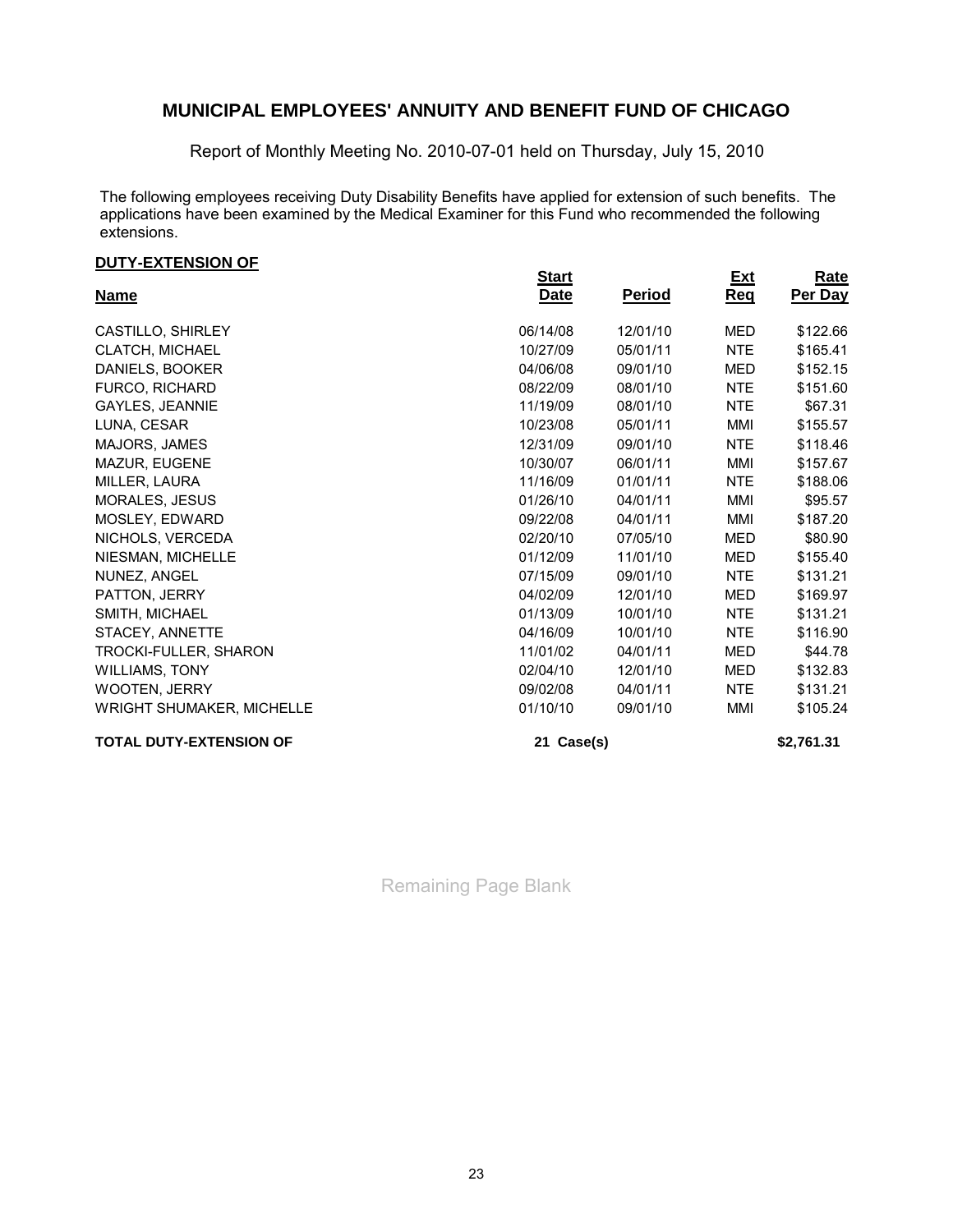Report of Monthly Meeting No. 2010-07-01 held on Thursday, July 15, 2010

The following employees receiving Ordinary Disability Benefits have applied for extension of such benefits. The applications have been examined by the Medical Examiner for this Fund who recommended the following extensions.

#### **ORDINARY-EXTENSION OF**

| <u>SILSIIVIILI EATEIVSIOIL SI</u><br><b>Name</b> | <b>Start</b><br><b>Date</b> | <b>Period</b> | <u>Ext</u><br>Req | <b>Rate</b><br>Per Day |
|--------------------------------------------------|-----------------------------|---------------|-------------------|------------------------|
|                                                  |                             |               |                   |                        |
| <b>BATTON, BEVERLY</b>                           | 10/23/09                    | 06/15/10      | <b>MED</b>        | \$46.97                |
| BERRY, DIANNE                                    | 09/09/09                    | 06/26/10      | <b>RW</b>         | \$49.36                |
| <b>BODNICKI, EDWARD</b>                          | 10/11/09                    | 06/24/10      | CX                | \$149.84               |
| BRUMFIELD-LAY, JOYCE                             | 12/29/09                    | 08/01/10      | <b>MED</b>        | \$78.28                |
| CAHILL, THOMAS                                   | 04/17/09                    | 11/01/10      | <b>MED</b>        | \$109.90               |
| CAMPBELL, LILLIE                                 | 05/11/09                    | 12/01/10      | <b>MED</b>        | \$49.68                |
| CHOMYK, JOHN                                     | 08/08/09                    | 09/01/10      | <b>MED</b>        | \$132.29               |
| CHRIST, DAVID                                    | 04/07/09                    | 04/01/11      | <b>MED</b>        | \$112.27               |
| COZZI, LUCI                                      | 02/12/10                    | 03/15/10      | <b>RW</b>         | \$135.76               |
| DIEFENTHALER, CHARLES                            | 11/13/09                    | 07/01/10      | <b>MED</b>        | \$114.48               |
| <b>GARCIA, LOURIE</b>                            | 12/04/06                    | 06/01/11      | <b>MED</b>        | \$56.85                |
| KELLY, MARYANNE                                  | 11/02/08                    | 03/31/11      | <b>CX</b>         | \$44.52                |
| KIDD, MICHAEL                                    | 04/30/09                    | 06/22/10      | <b>CX</b>         | \$37.67                |
| LOVE, HATTIE                                     | 08/02/09                    | 12/01/10      | <b>MED</b>        | \$49.68                |
| MILLER, CARMELLA                                 | 06/13/09                    | 08/15/10      | <b>CX</b>         | \$36.97                |
| NEGRETE, CONCEPCION                              | 01/02/09                    | 05/01/11      | <b>MED</b>        | \$17.98                |
| O CONNELL, THOMAS                                | 04/01/09                    | 04/01/11      | <b>MED</b>        | \$112.27               |
| O KEEFFE, DENNIS                                 | 05/01/09                    | 05/01/11      | <b>MED</b>        | \$121.66               |
| POLANCO, SHERRIANN                               | 10/12/09                    | 07/01/10      | <b>MED</b>        | \$75.41                |
| PONCE, ERNESTINE                                 | 05/30/08                    | 05/01/11      | <b>MED</b>        | \$67.14                |
| PRECIADO, ENEREIDA                               | 12/14/08                    | 06/19/10      | <b>CX</b>         | \$40.66                |
| PROFIT, FLORENCE                                 | 12/02/05                    | 11/09/10      | CX                | \$56.79                |
| RANKIN, SHELIA                                   | 10/29/07                    | 06/01/11      | <b>MED</b>        | \$83.06                |
| ROBINSON, BEVERLY                                | 05/01/09                    | 05/01/11      | <b>MED</b>        | \$95.11                |
| RUFFIN, LARITA                                   | 11/07/09                    | 07/01/10      | CX                | \$53.99                |
| SOLORIO, PATRICIA                                | 02/27/10                    | 05/03/10      | <b>RW</b>         | \$74.12                |
| VARCO, LOUIS                                     | 03/16/10                    | 05/01/11      | <b>MED</b>        | \$55.48                |
| VASQUEZ, JOSE                                    | 11/15/09                    | 09/01/10      | <b>MED</b>        | \$113.55               |
| VELAZQUEZ, MARIA                                 | 11/20/09                    | 07/05/10      | <b>RW</b>         | \$62.58                |
| <b>WARREN, CHARMAINE</b>                         | 12/18/07                    | 05/01/11      | <b>MED</b>        | \$73.68                |
| <b>WEATHERSBY, BRIAN</b>                         | 11/27/09                    | 01/15/11      | CX                | \$45.12                |
| WILLIAMS, SHIRLEY                                | 11/23/09                    | 10/24/10      | <b>CX</b>         | \$100.30               |
| <b>WILLIAMS, TRACY</b>                           | 02/02/10                    | 09/01/10      | <b>MED</b>        | \$80.63                |
| TOTAL ORDINARY-EXTENSION OF                      | 33 Case(s)                  |               |                   | \$2,534.05             |

Mr. Lux moved that the applicants for extension of Ordinary and Duty disability benefits shown hereinbefore be granted such extension for the period and at the rate shown opposite their respective names. Seconded Mr. Gibson. Carried: Ayes Messrs. Gibson, Guest, Lux, Malatesta, Ms. Neely. Noes-None.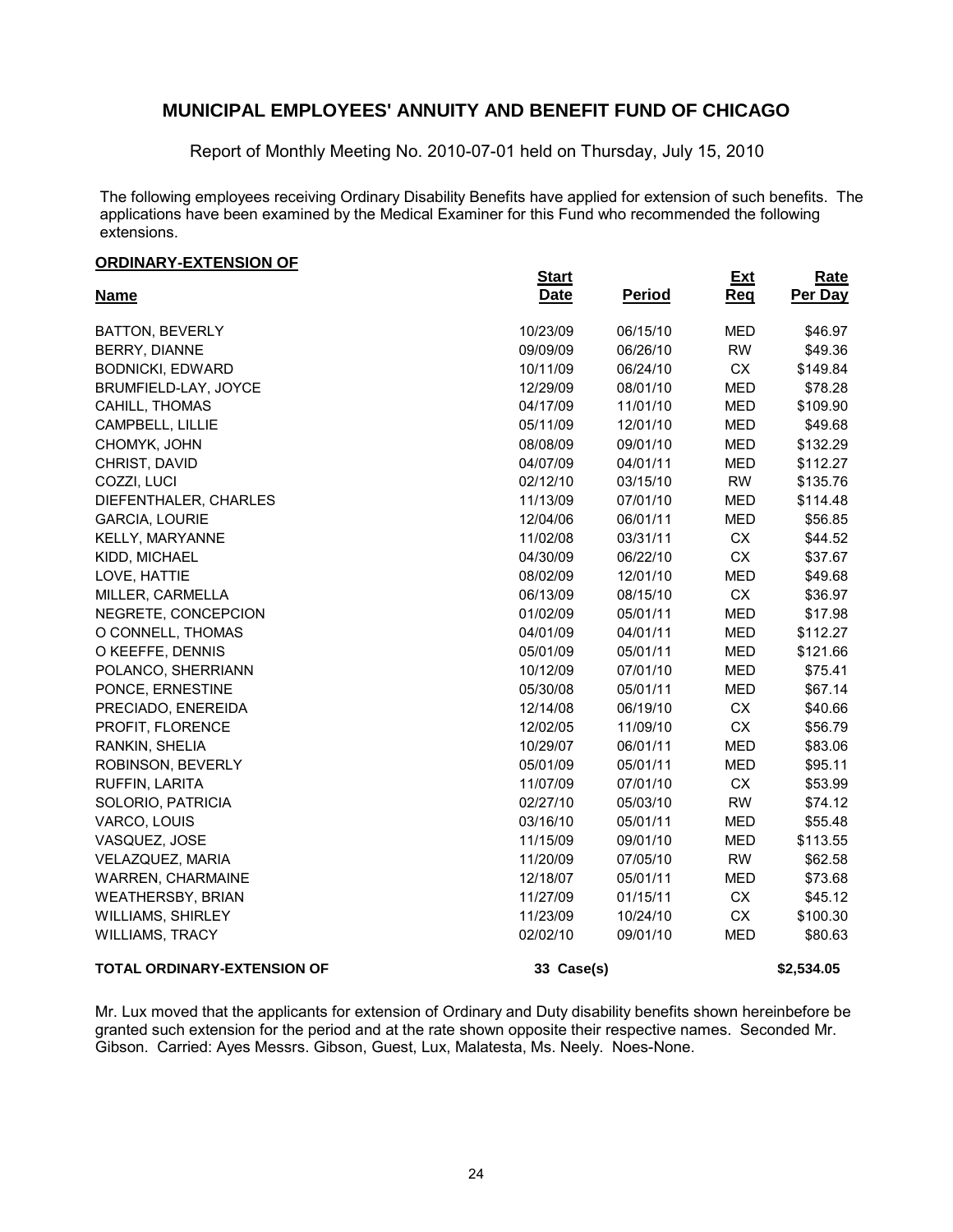Report of Monthly Meeting No. 2010-07-01 held on Thursday, July 15, 2010

| Adjusted Duty Disability Benefits A/C Retroactive Pay Increase                        |                                     |          |                                         |
|---------------------------------------------------------------------------------------|-------------------------------------|----------|-----------------------------------------|
| <b>Name</b>                                                                           | <b>Start Date</b><br><b>To Date</b> |          | <u>Rate</u><br>Per Day                  |
| CLAVETTE, WILLIAM                                                                     | 03/23/10                            | 05/31/10 | <b>ORG</b><br>\$88.57<br>ADJ<br>\$94.00 |
| <b>TOTAL Adjusted Duty Disability Benefits A/C</b><br><b>Retroactive Pay Increase</b> | 1 Case(s)                           |          |                                         |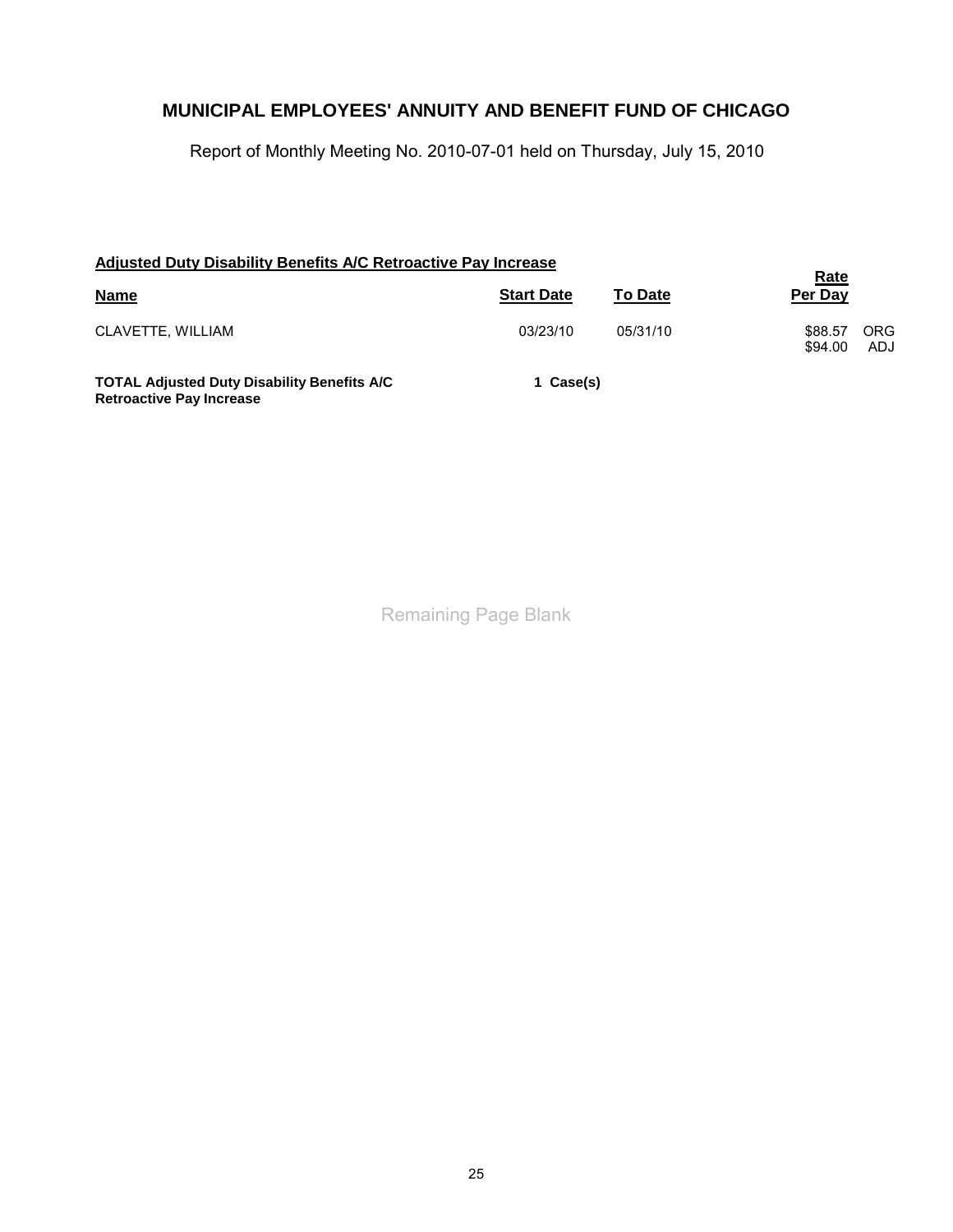Report of Monthly Meeting No. 2010-07-01 held on Thursday, July 15, 2010

### **APPLICATION FOR MEMBERSHIP:**

The following named employees, officers, or officials, required to file written application for membership in the Fund, have filed such application, and the records indicate they qualify for membership by reason of having the necessary service or other requirements.

| <u>Name</u>           | Title                   | <b>Department</b> |
|-----------------------|-------------------------|-------------------|
| HILL. TODD M          | Assistant Corp. Counsel | Law               |
| LUCIUS, NICHOLAS      | Assistant Corp. Counsel | Law               |
| <b>SWABB, TIMOTHY</b> | Assistant Corp. Counsel | Law               |

Mr. Lux moved that the applicant for membership shown hereinbefore be granted such membership and that the proper persons in the department in which such applicant is employed be instructed to make the necessary deductions from the salary for the purposes of the Fund. Seconded Ms. Neely. Carried: Ayes Messrs. Gibson, Guest, Lux, Malatesta, Ms. Neely. Noes-None.

### **CHANGE OF BIRTHS:**

The following named employees have submitted documentation showing a date of birth different from the Fund's records and have requested that the Fund correct its records in accordance with the supporting documentation provided.

| <b>Name</b> | SSN | Date of Birth | <b>Supporting Document</b> |
|-------------|-----|---------------|----------------------------|
|-------------|-----|---------------|----------------------------|

NONE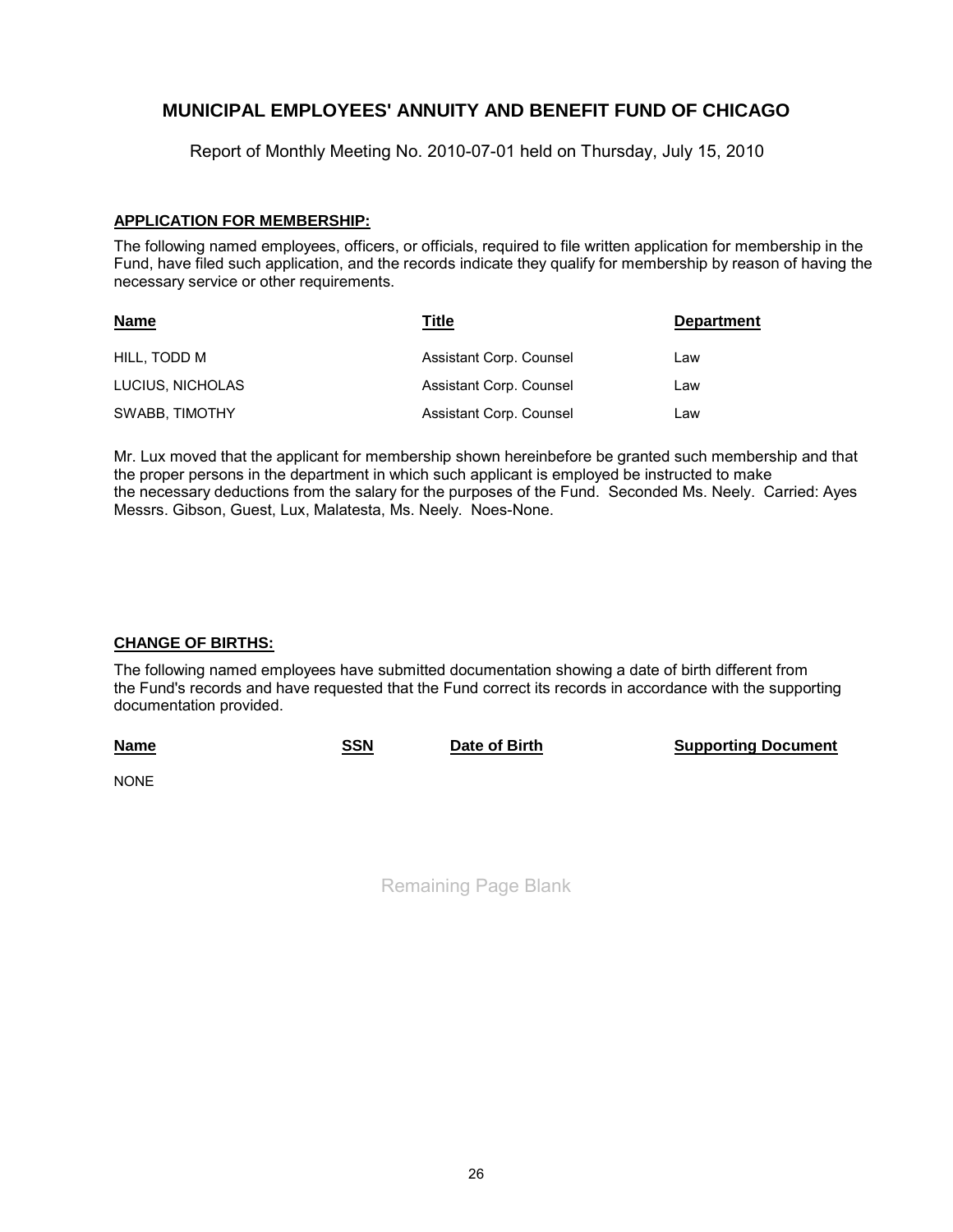Report of Monthly Meeting No. 2010-07-01 held on Thursday, July 15, 2010

| <b>Cash Balance, City Treasury Account:</b> |                    |                    |
|---------------------------------------------|--------------------|--------------------|
| Opening balance, 05/31/2010                 | \$426,627.11       |                    |
| Receipts to 06/30/2010                      | \$0.00             |                    |
| Interest                                    | \$69.78            |                    |
| Total                                       | \$426,696.89       |                    |
| Disbursements to 06/30/2010                 | \$0.00             |                    |
| Closing balance, 06/30/2010                 |                    | \$426,696.89       |
| <b>Petty Cash Fund:</b>                     |                    | \$400.00           |
| <b>Investments at Market:</b>               |                    |                    |
| City Treasurer's Office, 06/30/2010         | \$1,200,000.00     |                    |
| Northern Trust, 06/30/2010 - Unaudited      | \$4,731,654,196.00 |                    |
| <b>Total Investments</b>                    |                    | \$4,732,854,196.00 |
| <b>Total Cash and Investments</b>           |                    | \$4,733,281,292.89 |
|                                             |                    |                    |

Mr. Gibson moved that the Treasurer's Report be received and placed on file. Seconded Mr. Lux. Carried: Ayes Messrs. Gibson, Guest, Lux, Malatesta, Ms. Neely votes present. Noes-None.

### **City Treasurer's Statement of Account as of 06/30/2010**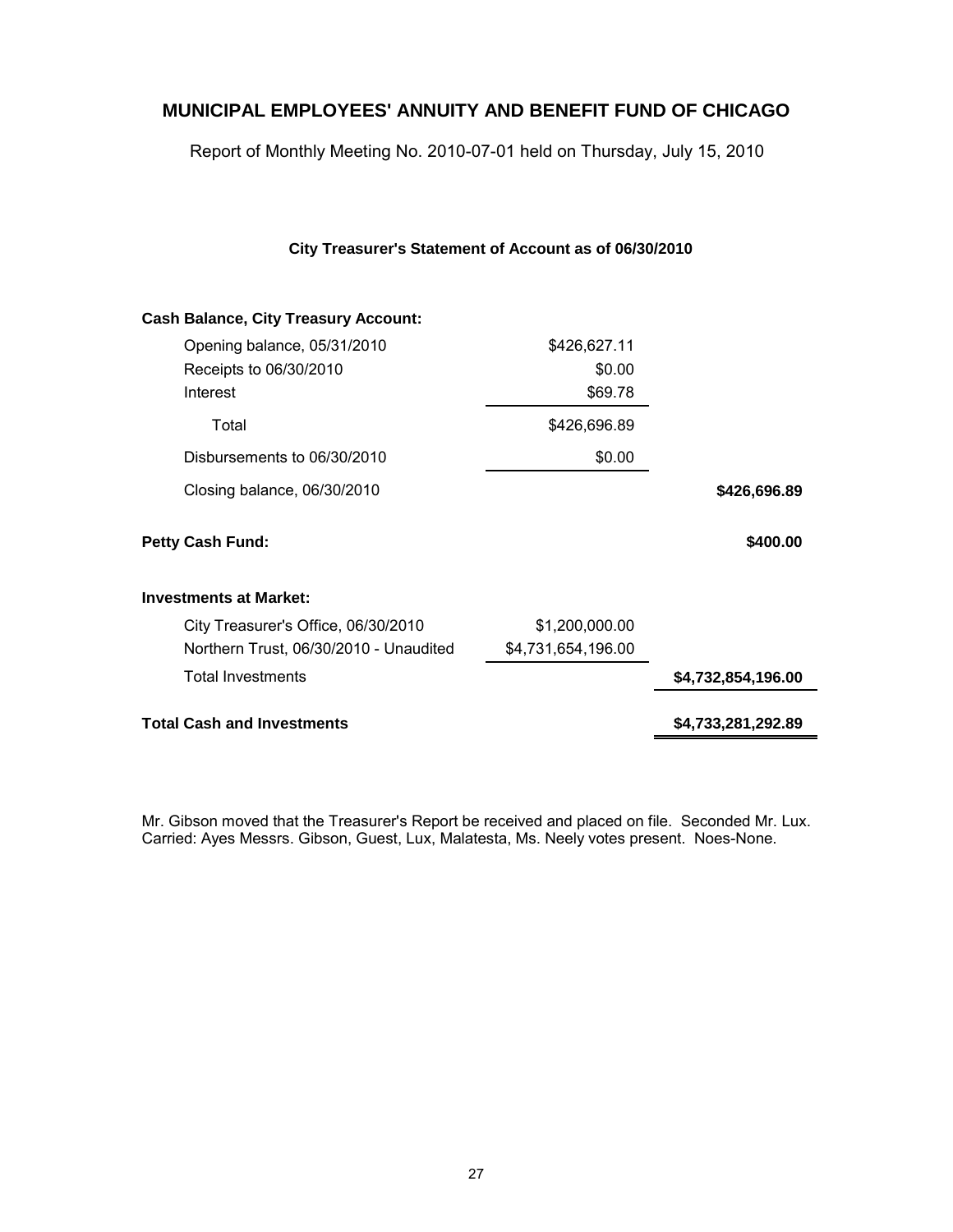Report of Monthly Meeting No. 2010-07-01 held on Thursday, July 15, 2010

Immediately following the Call to Order, President Malatesta introduced Mr. Timothy G. Guest who has been appointed by Messrs. Gibson and Malatesta in accordance with 40 ILCS 5/8-194 to replace Peter Brejnak who retired on June 30, 2010. After Mr. Guest's introduction, at the direction of President Malatesta, Mr. Gibson assumed the duties of Recording Secretary.

#### **HEARINGS**

The Matter of Aubrey Lipscomb (Deceased) - Continued from May 20, 2010

Messrs. Heiss and Marovitz reviewed the actions in the case of Aubrey Lipscomb in which Donna Willis has asked that the Board recognize Mr. Lipscomb as the father of Aja and Marquita Lipscomb. (See Other Matters below.)

The Board moved into closed session at 8:53 a.m. in accordance with 5-ILCS 120/2 (c)(5) and (4) for a discussion with regard to the new office lease for the MEABF and to discuss the Matter of Aubrey Lipscomb (Deceased). Motion by Mr. Lux. Second by Mr. Gibson.

Carried: Ayes – Messrs. Malatesta, Lux, Gibson, Guest, Ms. Neely. Noes – None.

The Board returned to open session at 9:49 a.m. Motion by Ms. Neely. Second by Mr. Gibson.

Carried: Ayes – Messrs. Malatesta, Lux, Gibson, Guest, Ms. Neely. Noes – None.

No actions taken.

The Matter of Alan K. Mathis (CTA Contributions) - Continued from May 20, 2010

Continued to September 16, 2010. Motion by Ms. Neely. Second by Mr. Gibson.

Carried: - Ayes – Messrs. Malatesta, Lux, Gibson, Guest and Ms. Neely. Noes – None.

#### **LEGAL ISSUES**

Update

Messrs. Heiss and Marovitz updated the Board on the following Board decision, which was appealed:

Charles Romano – This Board decision was overturned by the Illinois Appellate Court. Messrs. Heiss and Marovitz are preparing a Brief for the Illinois Supreme Court.

### **LEGISLATION**

Legislative Update

Mr. Stefanski updated the Board on changes to pending legislation that may affect the Fund.

No actions taken.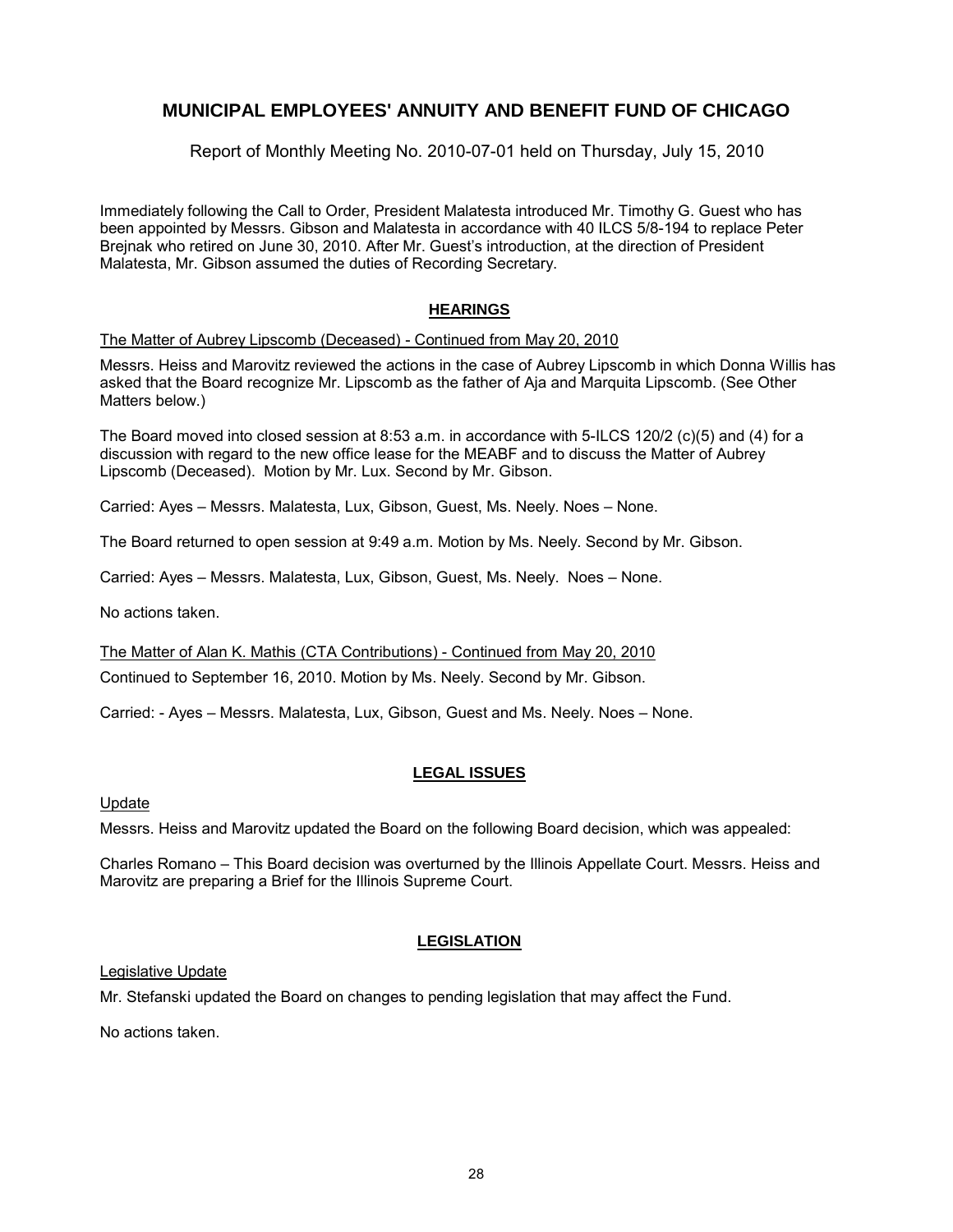Report of Monthly Meeting No. 2010-07-01 held on Thursday, July 15, 2010

### **INVESTMENTS**

#### Investment Performance Review / Manager Search Update

Mr. Wrubel of Marquette Associates reviewed the current status of the Fund's investments. Mr. Wrubel also updated the Board on the current Manager Search for Direct Private Equity. The Board directed Marquette Associates to invite four Fund Managers for an interview regarding their qualifications. The managers invited to present on Tuesday, July 20, 2010 are: Black Enterprises, TCW/Crescent, the Huff Opportunity Fund and NYL CAP Mezzanine Partners III.

Mr. Lux made a motion to make an additional investment up to \$10 million with Levine Leicthman. The \$10 million will be to their SBIC Fund subject to successful contract amendment and execution by the Executive Director. Second by Mr. Gibson.

Carried: Ayes – Messrs. Malatesta, Lux, Gibson, Guest and Ms. Neely. Noes – None.

The Board moved into closed session at 11:28 a.m. in accordance with 5-ILCS 120/2 (c)(11) to for a discussion with regard to the case of Kriket Utz vs. the Municipal Employees' Annuity & Benefit Fund of Chicago, the case of Michael H. Dudek vs. Robert G. Vanecko, et al, 2010 L 0349 and the case of Charles Romano vs. the Municipal Employees' Annuity and Benefit. Motion by Mr. Lux. Second by Mr. Gibson.

Carried: Ayes – Messrs. Malatesta, Lux, Gibson, Guest, Ms. Neely. Noes – None

The Board moved into open session at 11:43 a.m. Motion by Ms. Neely. Second by Mr. Gibson.

Carried: Ayes – Messrs. Malatesta, Lux, Gibson, Guest, Ms. Neely. Noes – None.

No actions taken.

**Watchlist** 

Mr. Mohler reviewed the Watchlist. No actions taken

Flash Report

Mr. Mohler reviewed the Flash Report. No actions taken.

#### Liquidity Needs

Mr. Mohler reviewed the Fund's liquidity needs and requested authorization to liquidate up to \$40 million to pay August benefits. Ms. Neely made a motion to draw up to \$20 million from Great Lakes Advisors and up to \$20 million from The Northern Trust ACWI EX US account for the purposes of meeting the August benefit payroll. Second by Mr. Gibson.

Carried: - Ayes – Messrs. Malatesta, Lux, Gibson, Guest and Ms. Neely. Noes – None.

Manager Search Update

Please see Investment Performance Review.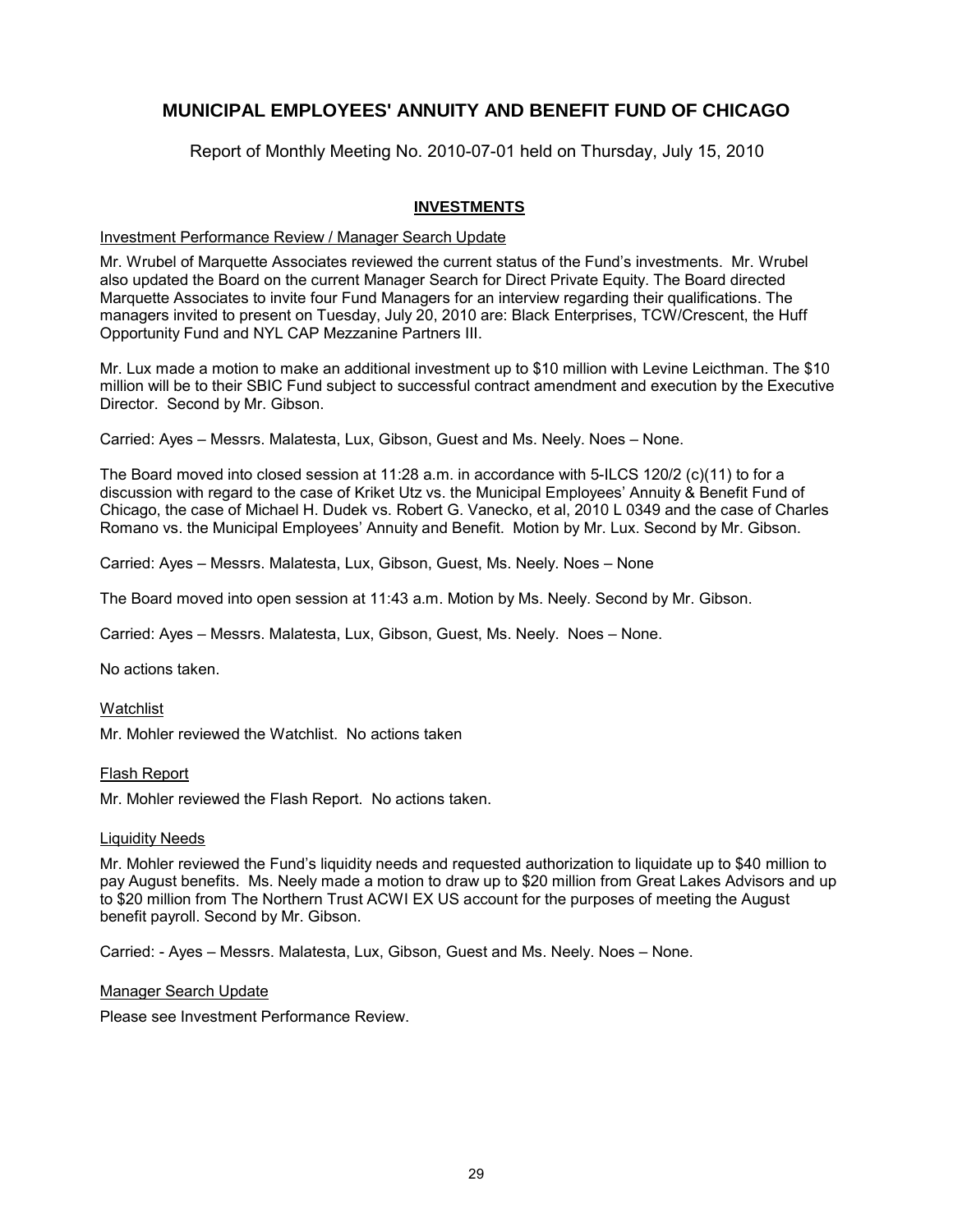Report of Monthly Meeting No. 2010-07-01 held on Thursday, July 15, 2010

### **OTHER**

#### 2010 Tax Levy

Mr. Gibson made a Motion to approve the 2011 Tax Levy Resolution of \$161,269,200.00 (A signed copy attached and incorporated for the record). Second by Mr. Guest.

Carried: Ayes – Messrs. Malatesta, Lux, Gibson, Guest , Ms. Neely. Noes – None.

#### Executive Session Review

Deferred.

#### Committee on Election

Ms. Neely made a motion to appoint Mr. Lux and Mr. Gibson to the Committee on Election for the next Trustee Election, with Mr. Stefanski and Mr. Mohler as their respective Proxies. Second by Mr. Guest.

Carried: Ayes – Messrs. Malatesta, Lux, Gibson, Guest , Ms. Neely. Noes – None.

#### Office Lease

This matter was taken out of order immediately following a discussion of the Matter of Aubrey Lipscomb, above.

Messrs. Bloomstrand, Higdon and Saucier of Grubb & Ellis were present to update the Board on current lease negotiations.

No actions taken.

The Board returned to the Matter of Aubrey Lipscomb whereupon Ms. Neely made a motion to deny Child Annuities to Aja and Marquita Lipscomb based on insufficient evidence of parentage. Second by Mr. Lux.

Carried: Ayes – Messrs. Malatesta, Lux, Ms. Neely. Noes – Mr. Gibson. Present – Mr. Guest.